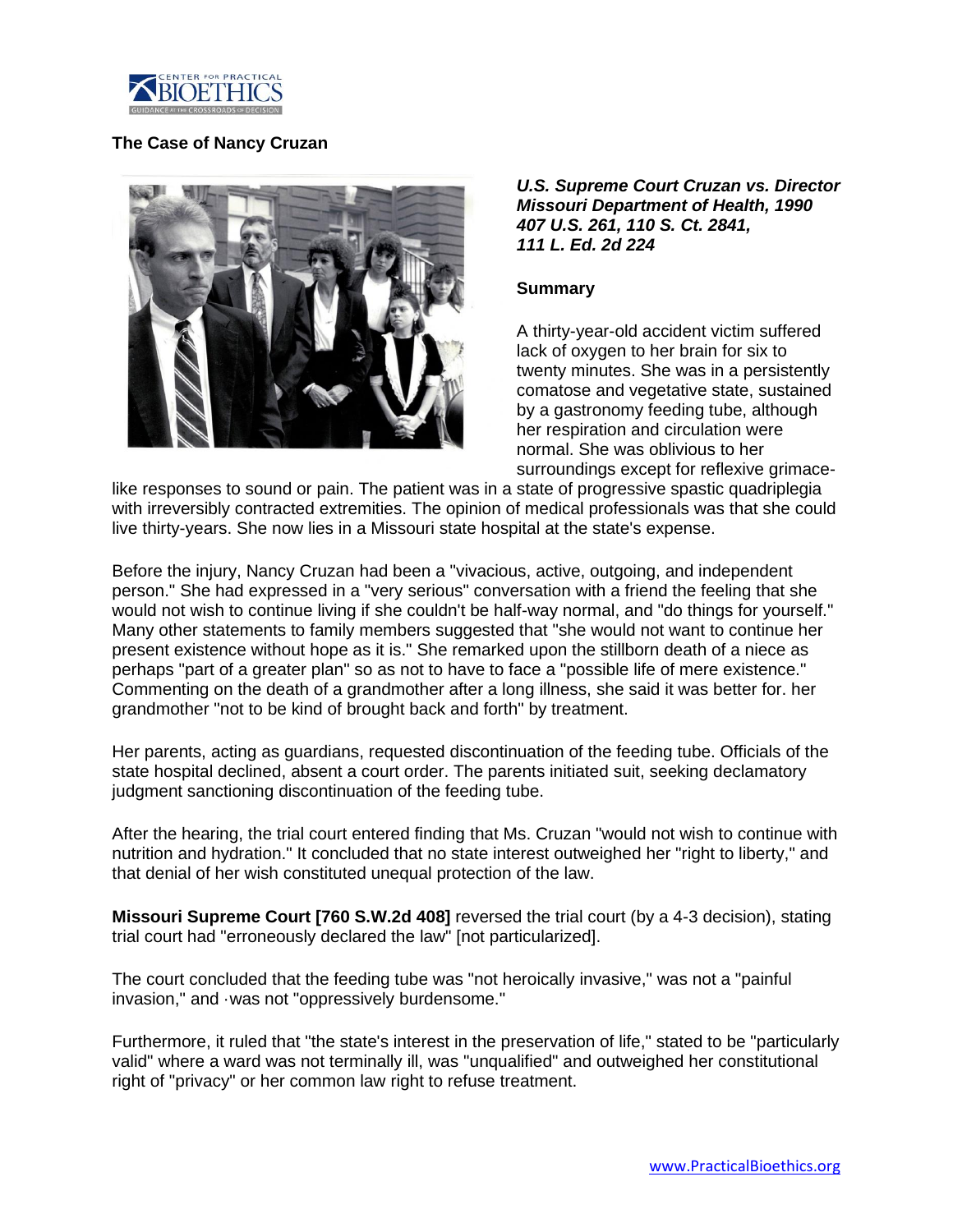

The court questioned, without deciding, whether a guardian's authority extends to allow an exercise, derivatively, of the ward's constitutional rights, or may be limited by statutory grant and limited against an election of non-treatment.

## **Holding by U.S. Supreme Court**

Noting that a patient's right to refuse treatment is a ''logical corollary" of the common law doctrine of informed consent, stated that "it may be inferred" from prior decisions that a competent person has a "constitutionally protected liberty interest" in refusing treatment (emphasis added).

With respect to the right of an incapacitated patient to have a decision for non-treatment be made by a surrogate, it was noted that the state court had implicitly acknowledged the right and imposed a "procedural safeguard" to assure that the decision "conforms as best it may" to the wishes expressed by the patient. Then the Supreme Court cast the issue for decision as whether the State's imposition of the burden of "clear and convincing evidence;' as asserting '"a societal judgment about how the risk of error should be distributed between the litigants,'" was constitutionally permissible, held it to be permissible, and held that the state Supreme Court finding that the burden had not been satisfied was not constitutionally erroneous.

Rejected an appellant proposition that the "substituted judgment" of "close family members" should control in an instance of absence of clear and convincing evidence of the patient's wishes.

#### **Principal Dissenting Opinion Contentions**

Charged that the majority opinion (in finding a lack of clear and convincing evidence as to the patient's treatment choices) "failed to consider" significant hearing testimony of expressed desires of the patient.

Criticized the proposition [of the majority opinion] that the State's interest in guarding against "potential abuses" of unfortunate situations in which family members may act at variance to protection of the patient should allow such state interest to override the patient's interests, arguing that such potential abuses can be avoided in the course of court procedures involving service of a neutral guardian ad litem and "searching inquiry" of a trial judge, as had occurred in the case.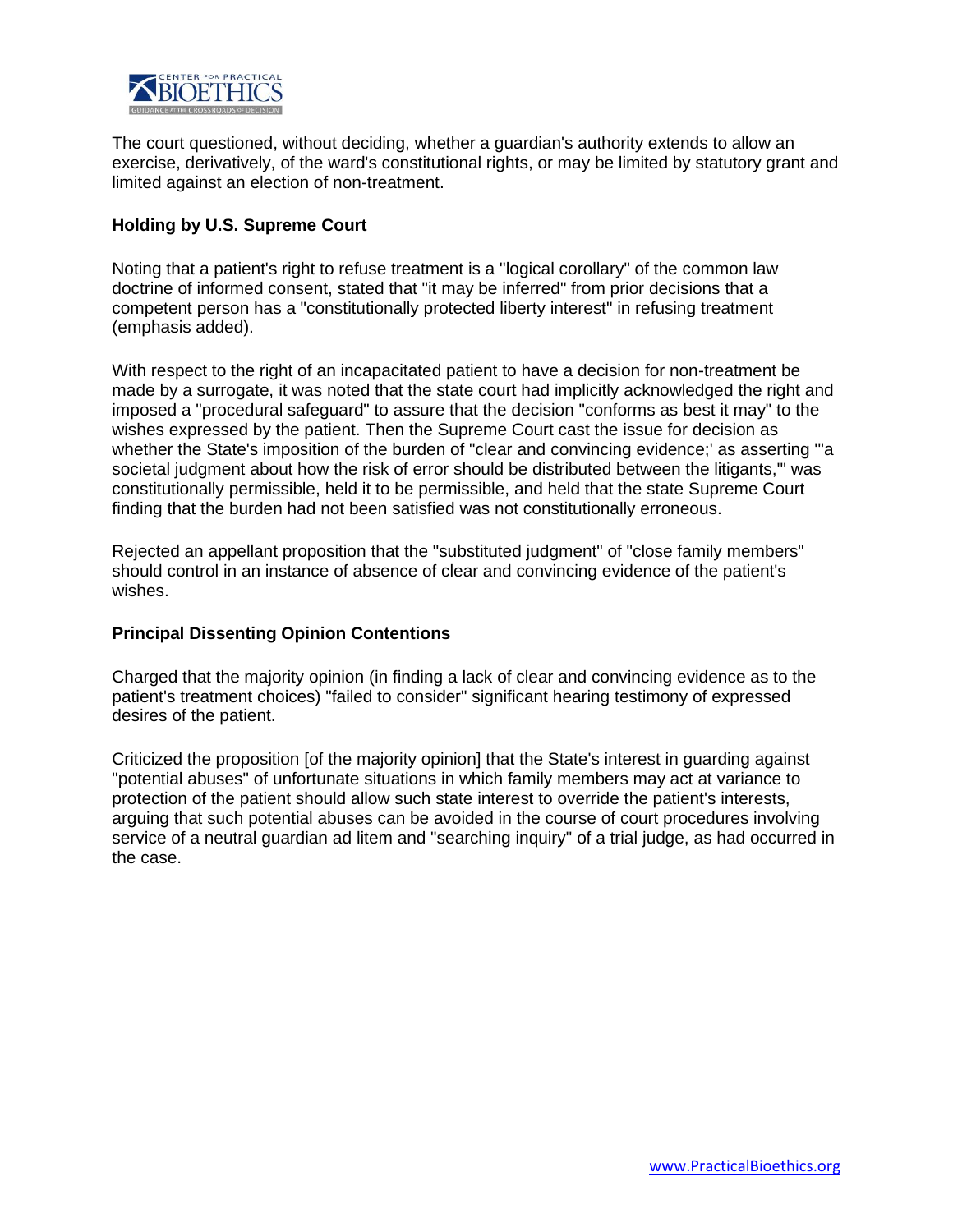

# **Article: The** *Cruzan* **Decision**

By Richard A. McCormick, S.J. Midwest Medical Ethics, Winter/Spring 1989

*Father McCormick is the John A. O'Brien Professor of Christian Ethics at the University of Notre Dame.*

The Missouri Supreme Court decision on Nancy Cruzan is, in my judgement, so bad that it may prove to be pedagogically useful. It is muddled, confused and/or downright wrong on virtually every key issue.

Imagine the following scenario. There are four one-thousand-bed long term care facilities placed near population centers in Missouri. Each bed contains a patient in a persistent vegetative state (PVS). Each is sustained by a gastrostomy feeding tube at state expense for an average of 20- 25 years, many of them outliving their families and dear friends.

Is this an impossibly fanciful caricature? Not at all, I the pivotal tenets of Cruzan (760 S.W. 2d 408) are valid and allowed to stand. Yet our sense of the "fitting," indeed our common sense, is powerfully assaulted by this scenario. I mentioned "pivotal tenets." Note the following: (1) The Court explicitly adverted to the fact that it was deciding the case "not only for Nancy, but for many, many others." It was establishing precedent for Missouri. (2) It disallowed any quality of life considerations in adjudicating such cases. "The state's interest is not in quality of life" (422), but in life itself. "Life is precious and worthy of preservation without regard to its quality." (419) (3) This interest "is an unqualified interest in life." (420, 422) (4) Even merely vegetative life (PVS) is a benefit to the patient and must be preserved by artificial nutrition-hydration. (5) The Court seems to believe that withdrawal of Nancy's gastrostomy tube would be tantamount to killing her. It refers to a "Decision to cause death." (422) This matter, however, remains unclear in the dicta of the decision.

In the remained of this commentary, I want to raise six substantive issues and conclude by pointing out what I believe to be the philosophical root of the Court's misguided judgement.

#### **Substantive Issues**

1. The State's Interest. As noted, the *Cruzan* Court sees the state's interest in life itself, not its quality, and this interest is "unqualified." The Court nowhere defines quality of life. It should have looked at the literature. It would have discovered two senses of that term and tempered its rationale accordingly. The first refers to the value of a life to society in terms of functional contributions, social usefulness, etc. – and therefore, to the valuation of that life by a society using such a criterion. That quality of life in this sense – an arbitrarily defined level of functioning – has no legitimate place in cases like that of Cruzan is obvious.

But there is another sense to the term, one that apparently escaped the Court's notice. It refers to the biological condition of the individual and its relationship to the pursuit of life's goods and goals. Quality of life in this second sense is critical to good decision making. This was acknowledged by the President's Commission for the Study of Ethical Problems in Medicine and Biomedical and Behavioral Research when it defined the patient's best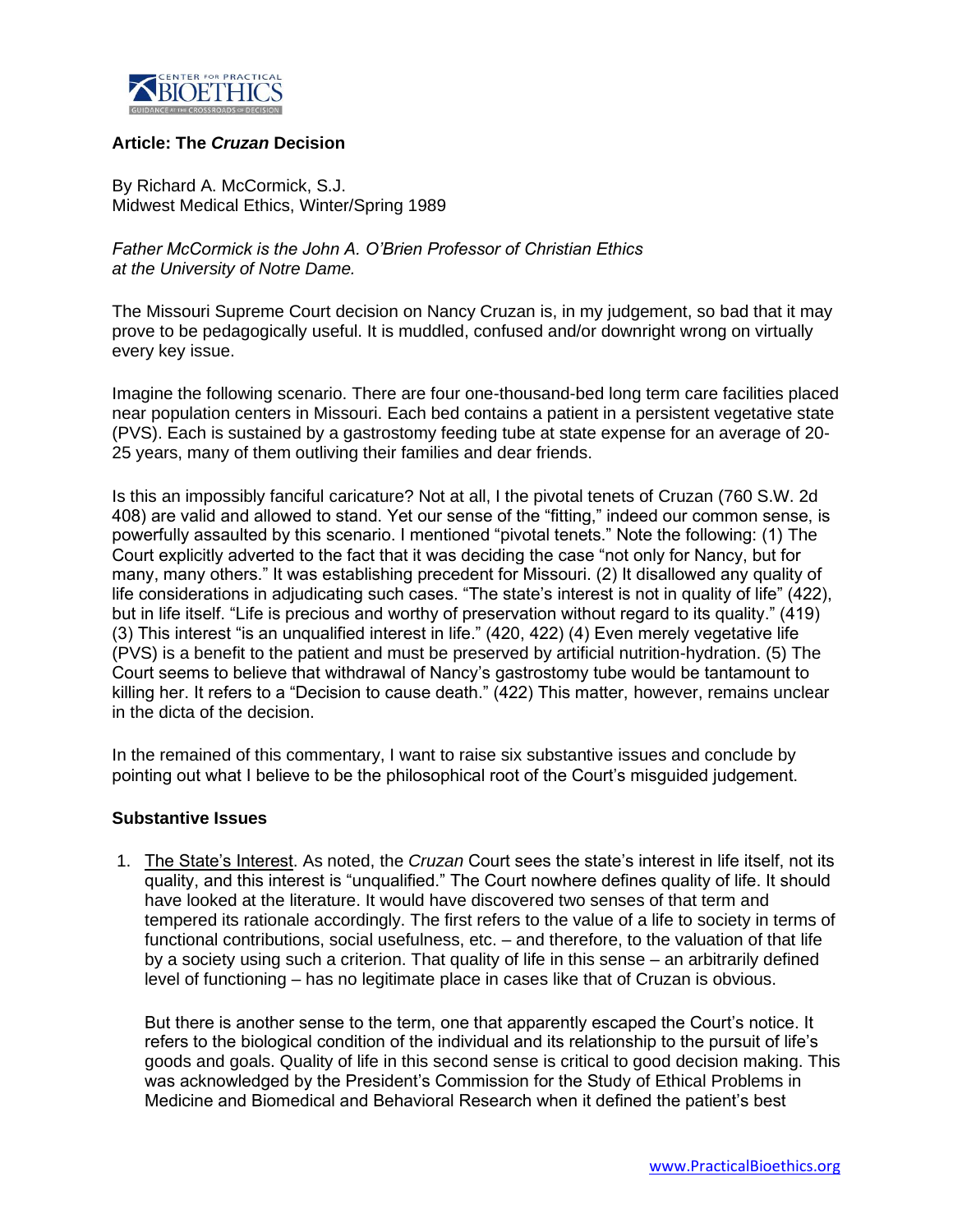

interest broadly to "take into account such factors as the relief of suffering, the preservation or restoration of functioning and the quality as well as the extent of the life sustained." The Baby Doe rules imply a quality-of-life dimension when they exempt from aggressive lifesustaining treatment babies who will be permanently unconscious. Both the *Herbert* and the *Conroy* courts did the same. For instance, the *Conroy* court (New Jersey Supreme Court) acknowledged that "although we are condoning a restricted evaluation of the nature of a patient's life in terms of pain, suffering and possible enjoyment under the limitedobjective and pure objective tests, we expressly decline to authorize decision making based on assessments of the personal worth or social utility of another's life, or the value of that life to others."

The *Cruzan* Court rejects any – even restricted – quality of life ingredient as pertaining to the state's interest. In doing so it achieves two remarkable results. First, it puts itself at odds with most persons whose best interests it proposes to protect. Human persons have an enormous stake in the quality of their lives – how they live, how they die, and how they live while dying. That is the assumption that undergirds living wills and durable power of attorney arrangements for medical decisions. For instance, I myself, along with countless others I am sure, have specified in my living will that, if I am in a PVS, I do not want artificially administered nutrition and hydration. I judge this to pertain to my personal wellbeing. Yet the logic of the *Cruzan* Court would sweep this directive aside. Its interest is "unqualified." I take that to mean that personal preferences – and the moral and religious soil that nourishes them – are not in any way a state interest. If "unqualified" does not mean this, what does it mean?

Weigh carefully these words of the Court: "Given the fact that Nancy is alive and that the burdens of her treatment are not excessive for her, we do not believe her right to refuse treatment, whether that right proceeds from a constitutional right of privacy or a common law right to refuse treatment, outweighs the immense, clear fact of life in which the state maintains a vital interest." (424) Those words are absolute. They state quite astonishingly: given life (even PVS life) and the absence of burden in maintaining it, the state's "vital interest" overwhelms and negates any other consideration or putative right. One has to wonder why the Court even bothered to discuss the adequacy or inadequacy of information about Nancy's preferences and intent.

The second result of the Court's blanket refusal to consider any quality of life ingredient in these cases is that it reduces overall personal well-being and best interests to its biological component. That is vitalism, a point I shall return to below. The Court states (427) that is chooses "to err on the side of life." Actually, it is erring on the side not of life, but of biologism. When we conflate the complex notion of personal "best interests" into sheer medical effectiveness, we equate the personally beneficial with the medically effective and thereby give powerful analytic support to the noxious idea that whatever can be done ought to be done.

2. The Guardian's Authority. When an individual is presently incompetent (and has not reliably expressed her preferences previously) or has always been incompetent, decisions about that person's care must fall to others. The analytic basis for this proxy responsibility has varied from court to court depending on the circumstances (e.g., right of privacy in Quinlan, common law right of self-determination in Fox, best interests in Storar, etc.). In other words,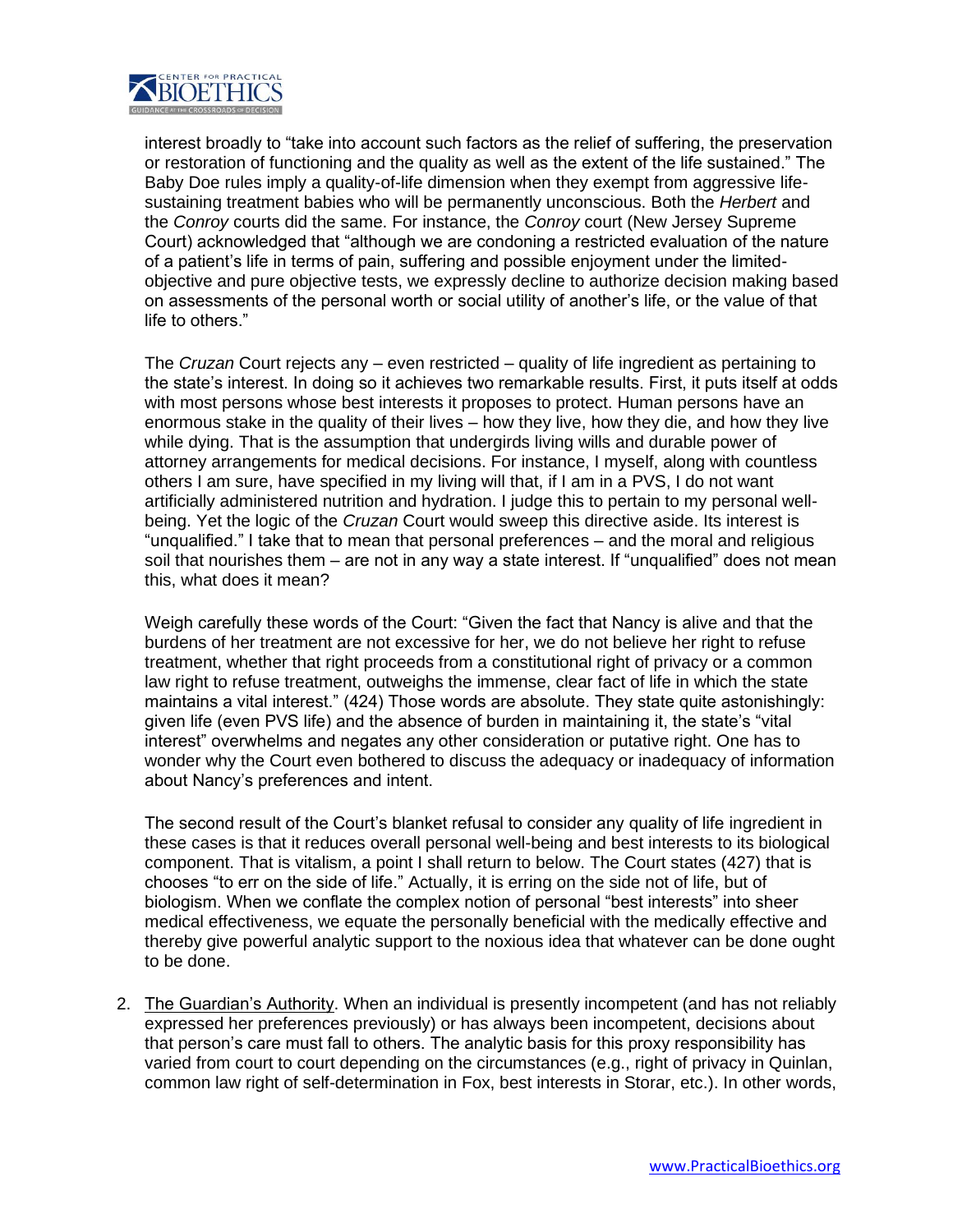

if no third party could make decisions about termination of treatment, either the patient's right of privacy, or right of self-determination or best interests would be frustrated.

The *Cruzan* Court rejects the right of privacy as a basis for withdrawing Nancy's gastrostomy tube. Such a right cannot be exercised by third parties. It also denies that the "common law right to refuse treatment – founded in personal autonomy – is exercisable by a third party absent formalities." Why? Because "a guardian's power to exercise third party choice arises from the state's authority, not the constitutional rights of the ward. The guardian is the delegate of the state's parens patriae power." (425) And, of course, the state has this "unqualified" interest in life, even PVS life.

It is the source of the guardian's power that interests me here. The *Cruzan* Court says it is delegated by the state. That confuses origin with recognition – at least for previously competent patients – a confusion traceable to the Court's utterly legalistic approach to these matters. The logical upshot of this confusion: it becomes impossible to get patients off useless or even burdensome treatment (for if this state's interest in life is "unqualified", what matters the burden?). What the Court has done is to place all third-party decision-making responsibilities under the notion of guardianship.

I want to argue that the common law notion of self-determination, which is valid for the competent patient, must lead spontaneously to a notion of family self-determination for the incompetent one, if best interests and ultimately human dignity are to be served. In other words, the state does not exactly originate third party power as it does in some instances of guardianship; it merely recognizes (or notarizes) it, at least for cases like the *Cruzan* case.

There are two good reasons for arguing this: First, the family is normally in the best position to judge the real interests of the incompetent patient. The family knows those treatments that might be particularly disturbing and those that the patient may have accepted without distress in the past.

Second, and more importantly, our society places great value on the family. The family is a basic moral community affirmed to have not only rights, but also responsibilities in determining how best to serve the interests of its incompetent members. For this reason, the principle of self-determination can best be understood to extend beyond the individual to encompass the notion of familial self-determination. This familial autonomy or selfdetermination is a value highly treasured. While it perhaps should not take precedence over individual autonomy in cases where patients are or were competent, it certainly justifies a prominent role for family members in helping to assess what is in the best interests of the incompetent one. Family members are given enormous responsibility for moral nurture, theological and secular education, and decisions about the best interests of their incompetent members throughout the lifetime of the family unit. It should be no different in the case when the incompetent family member is seriously or terminally ill. Occasionally this may lead a family to decide that the incompetent one's interests can best be served by declining a medical intervention.

To me, this means that "familyness" and the kinship bonds we call family are the basic source or foundation of a proxy's power, not the state's grant. Of course, the principle of familial self-determination cannot ride unchecked. Society's responsibility to assure that the interests of its incompetent members are served will place some limits on familial self-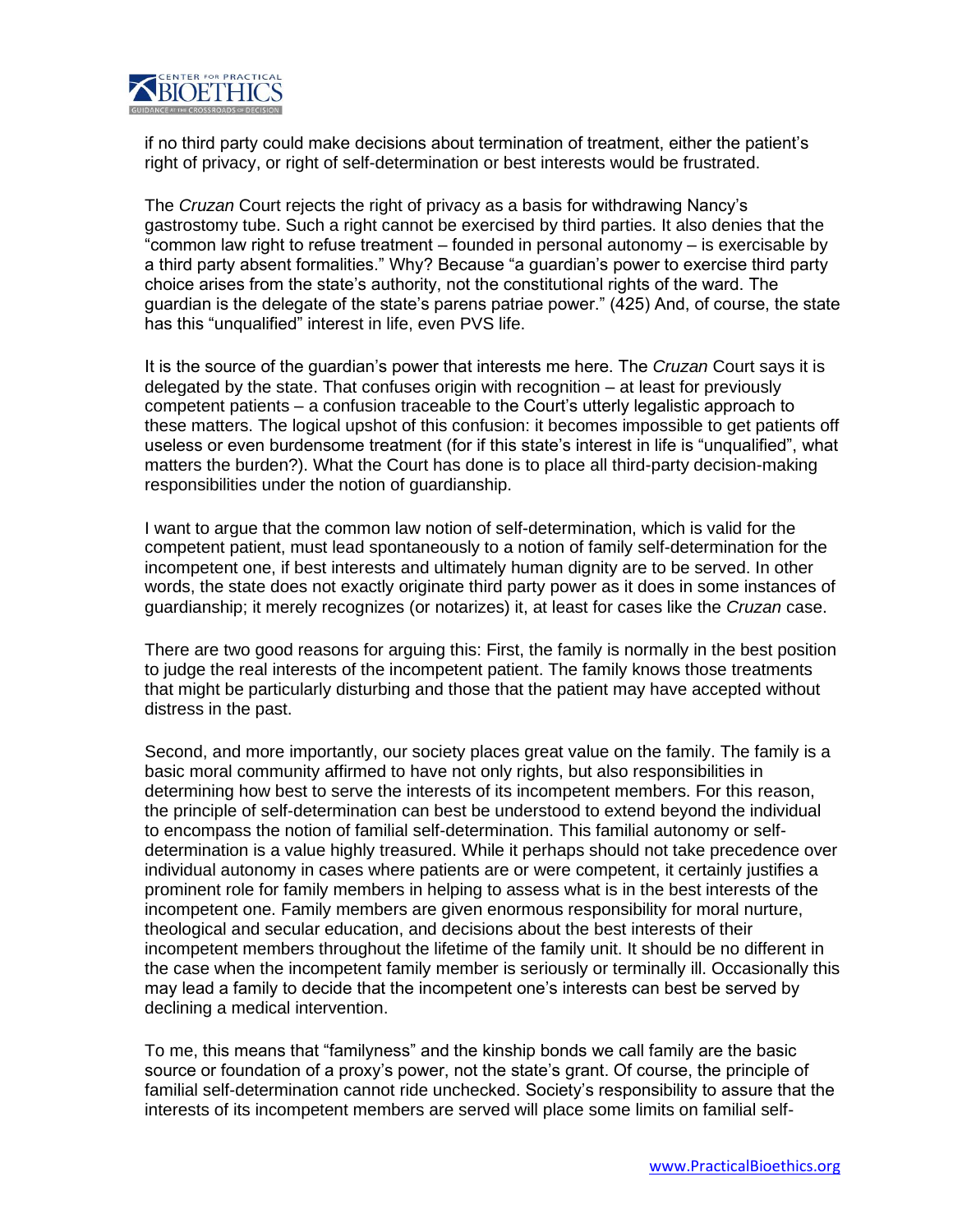

determination. However, the state should intervene only when the familial judgement so exceeds the limits of reason that the compromise with what is objectively in the incompetent one's best interest cannot be tolerated.

This is the thrust of much of what Charles B. Blackmar says in his dissent. In his words: "I believe that decisions about Nancy's future should be made by those near and dear to her…" Exactly. This is, as a matter of fact, done all the time, and it is done by people who would be shocked to learn that they may do so because they have been empowered by the state. As Blackmar stated: "Decisions of this kind are made daily by the patient or relatives…" (428) That fact should have alerted the *Cruzan* Court that its understanding of the source of third-party responsibility was incomplete.

3. The Notion of a Dying Patient. The Court repeats several times that Nancy is not dying or "terminally ill." I suggest that the notion of a "dying patient" or "terminally ill" one is ambiguous. Who is said to be terminally ill is often a function of available technology? A person with end-stage renal disease is a dying patient – if no dialysis is available. A patient without spontaneous respiration is a terminal patient – if no respirator is at hand. A person who cannot take food and water in normal ways is a dying patient – unless we intervene technologically with an NG tube or gastrostomy tube.

"Terminally ill" is, therefore, capable of two readings. First, it can refer to an incurable condition that will lead to death in a short time whether interventions are used or not. I will call this the narrow sense. Missouri adopted it in its living will statute when it specified "terminal condition" as a "death will occur within a short time *regardless of the application of medical procedures*." (emphasis added) The second sense is broader. The Uniform Rights of the Terminally Ill Act (URITA) defined "terminal condition" as follows: "an incurable or irreversible condition that, *without the administration of life-sustaining treatment,* will, in the opinion of the attending physician, result in death within a relatively short time." (emphasis added) In the first sense Nancy Cruzan is not terminal. In the second sense she is.

This is a crucial issue for two reasons. First, if Nancy is said to be non-dying, that assertion strengthens the state's interest in her fate in the face of a decision that could leave her dead. Second (and this buttresses the first point), if she is non-dying but dies as a result of nutrient withdrawal, that makes such withdrawal look positively causative, a killing act. This seems to be the approach of the *Cruzan* Court. For it refers to "a decision to cause death" (422) and "seeks to cause the death of an incompetent" (425).

That language assumes the answer to a serious philosophical issue – the difference between an occasion and a true cause. Take an analogy. Suppose hurricane winds bend and break a sapling tree. We prop it up, hoping to revive it, but see that it will never return to full budding form, even though it will stand and possibly produce a few anemic leaves. So, we remove the prop and the tree dies. What killed the tree? Was it not the hurricane winds? Analogously, if we remove nutritional props from Nancy, was it not the original anoxic trauma that caused her death, that killed her?

This matter is only muddied by the usage "starve." I have heard physicians adamantly assert that the term is an exclusively medical term. I question that. While the term can be parsed in terms of medical effects and phenomena, it is a value term. "To starve another" means to withhold food and water from one to whom it ought to be given. That leaves totally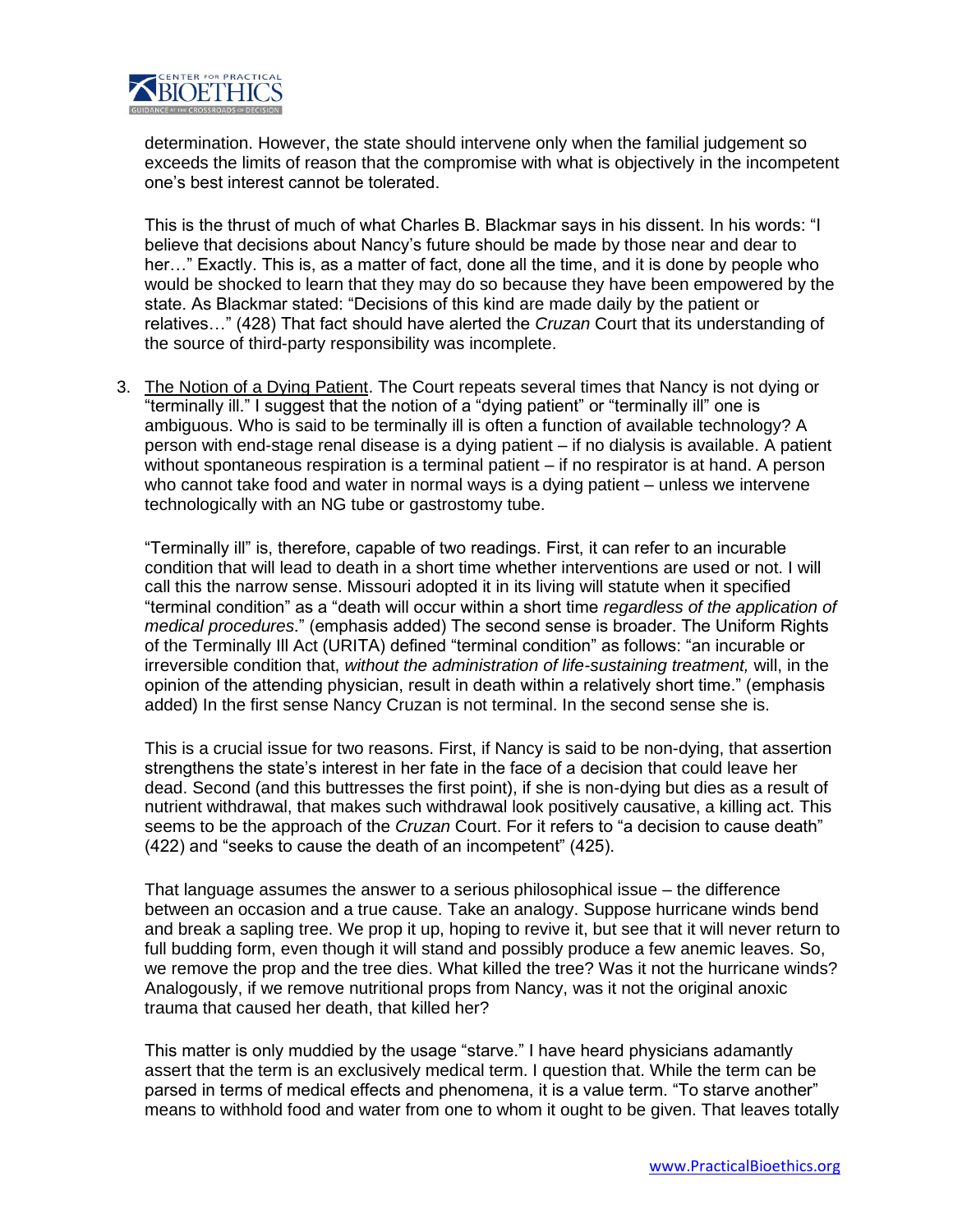

untouched the question of "to whom is ought to be given" and the criteria for this determination. To jump ahead a bit, "ought to be given" assumes that the person will derive genuine benefit from feeding. More of this below.

4. The Nature of Artificial Nutrition-Hydration. The *Cruzan* Court, in contrast to virtually every other authoritative source, regards this issue as irrelevant. "The issue is not whether the continued feeding and hydration of Nancy is medical treatment; it is whether feeding and providing liquid to Nancy is a burden to *her*." (423) I believe the Court is straightforwardly wrong here. Regardless of their ultimate conclusion on the matter, all authorities (moral theologians, philosophers, courts, professional medical societies) have seen this as a key issue. For is artificial nutrition-hydration is not medical care or treatment, but simply identical with the normal provision of food and water, it pertains to those procedures we refer to as "ordinary care." In other words, we do not judge its withholding or withdrawal as we would, for instance, a respirator or medical treatments.

As I read the literature, most – not all – commentators view artificial nutrition-hydration as medical treatment. This is true of the *Barber, Conroy, Jobes, Brophy* courts. It is true of the President's Commission, the American Medical Association and the American Academy of Neurology. It is true of many philosophers and theologians.

The *Cruzan* Court regards the whole discussion as a "semantic dilemma" and is determined to avoid it. Even here it fails, and in two ways.

First, it does indeed take a position – the position that artificial nutrition-hydration is not medical treatment. It states: "Common sense tells us that food and water do not treat an illness; they maintain a life." In short, it is not medical treatment because it does not treat a disease. This is similar to the argument of some philosophers that artificial nutritionhydration is not medical treatment because it merely provides "what all need to live."

This is analytically incomplete, and, I believe, ultimately wrong. It assumes that how nutrients are supplied and why their artificial provision is necessary is irrelevant to the idea of treatment. Is it not the case that the inability to eat is caused by Nancy's cerebral anoxia and the subsequent ongoing cerebral cortical atrophy? Is not such atrophy and dysfunction a disease? When we use medical technology to bypass the inability to eat normally, in a broad sense we treat that disease even though we do not cure it. We should not, I think, equate all treatment with cure; otherwise, many medical modalities that we commonly regard as treatment would not merit the name (prostheses, bypass surgery, analgesics for pain, some infertility interventions, etc.).

The second move by the *Cruzan* Court is to assert that the "medical argument" (artificial nutrition-hydration = medical treatment) is dangerous. "It seems to say that treatment which does not cure can be withdrawn." That is a thudding non sequitur. It need say or imply nothing of the kind. All it need say is that any treatment may be withheld or withdrawn when it is, in human estimate, nonbeneficial to the patient. There are many treatments that cannot cure but ought to be used and not withdrawn, e.g., analgesics for pain in terminal illness as noted above.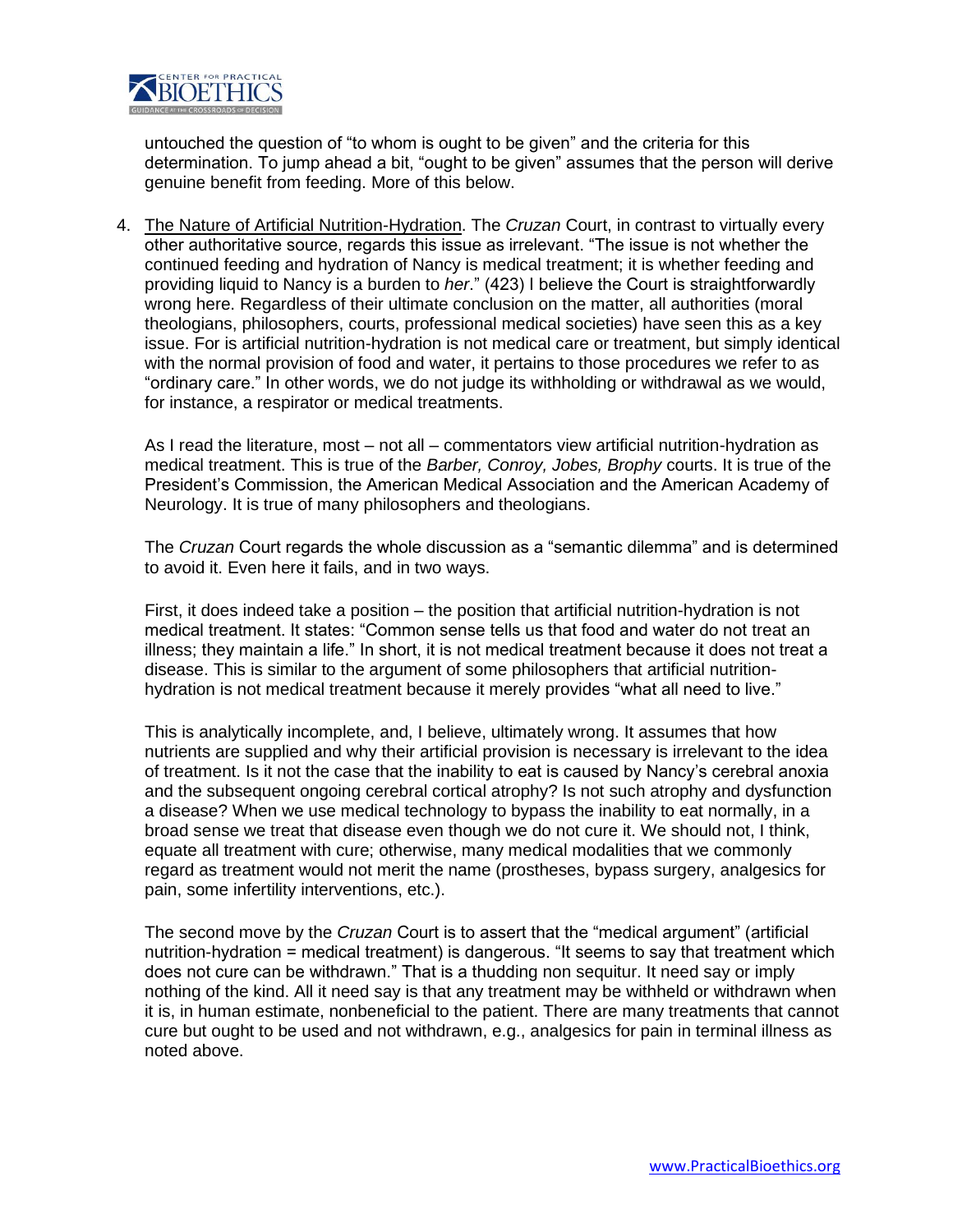

5. The Burdens-Benefits Calculus. Everyone – from the Congregation for the Doctrine of the Faith (*Declaration on Euthanasia*, 1980) to the President's Commission – agrees that the criterion for treatment will offer no benefit, or the benefit will be outweighed by the burdens, the treatment is morally optional.

The *Cruzan* Court focuses only on the burden of the treatment. In doing so it supposes that preservation of life in a PVS is a benefit to the patient. Indeed, it says so explicitly. This point constitutes my most crucial disagreement with the decision. Furthermore, it is the point that sharply divides opinion on this and similar cases.

For instance, Judge David Kopelman (trial court of the *Brophy* case) asserted: "The proper focus should be on the quality of treatment furnished to Brophy, and not on the quality of Brophy's life." He went on to state that Brophy "does derive a benefit in that his life is sustained." He further stated that artificial nutrition-hydration "is useful in that is preserves his life and prevents his death."

Similarly, a group of philosophers and theologians signed a statement on artificial feeding of PVS patients. At one point is reads as follows: "In our judgement, feeding such patients and providing them with fluids by means of tubes is not useless in the strict sense because it does bring to these patients a great benefit, namely, the preservation of their lives."<sup>1</sup>

Robert Barry, O.P., is in this same corner. Of Clarence Herbert, he states: "Provision of food and fluids would have been of nutritional value to him because they would have sustained his life."<sup>2</sup> At another place he states (of Herbert) that food and fluids "could have achieved their fundamental purpose which was to sustain his bodily functions and support its natural defenses against diseases."<sup>3</sup> Any quality of life approach is too susceptible to biases and prejudices and "there is no rational way in which the 'quality of life' of individuals could be justly and certainly assessed."

Of a sharply different view is Daniel Callahan. Speaking of the "irreversibly comatose, utterly vegetative," he says that food and water can be stopped. Why? "Neither provides any genuine benefit; there is no meaningful life of any kind – it is a mere body only, not an embodied person."<sup>4</sup>

John Paris, S.J., agrees. "Those who argue that quality of life cannot be a consideration in the treatment decisions for such (persistent vegetative) patients are placing the maintenance of mere biological existence above all other considerations."<sup>5</sup> Dennis Brodeur is of the same view. Artificial nutrition-hydration that "simply puts off death by maintaining physical existence with no hope of recovery… is useless and therefore not ethically obligatory."<sup>6</sup> Similarly the American Academy of Neurology stated: "Once this PVS diagnosis has been clearly established, medical treatment in general, including artificial feeing, provides no benefit to those patients."<sup>7</sup>

I agree with the Callahan-Paris-Brodeur approach. When the American Medical Association adopted a similar position, the then archbishop of New Orleans (Philip Hannan) stated: "The Church strongly condemns this position."<sup>8</sup> With all due respect, I believe that is just plain wrong. In my view, those who take such a position have departed from the substance of the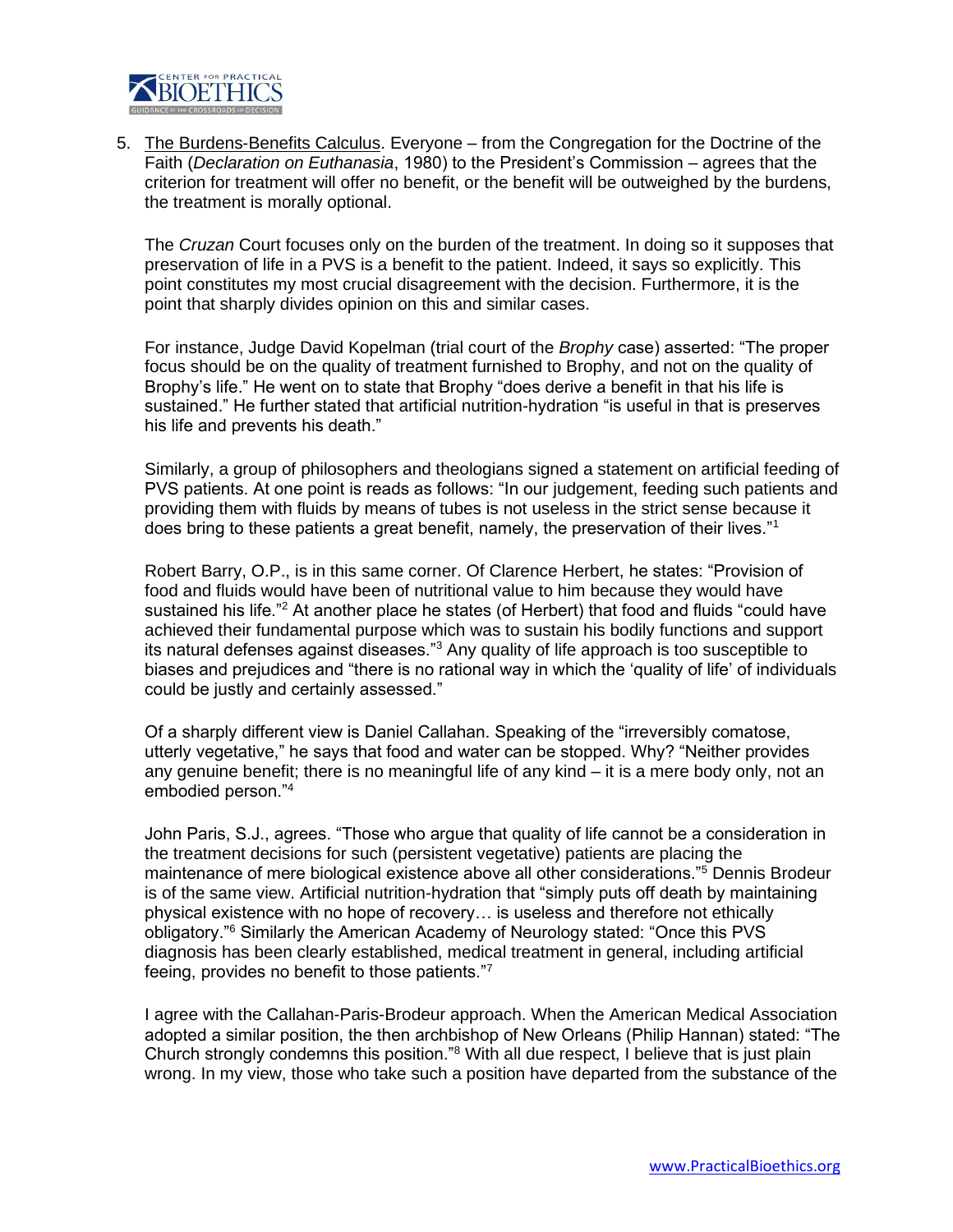

Catholic tradition on this matter. That tradition never counted mere vegetative life a patientbenefit. The *Cruzan* Court does.

6. The Major Concern of the *Cruzan* Court. In any number of places, the Court leads us to believe that withdrawing artificial nutrition-hydration from Nancy will expose others with a reduced quality of life to similar withdrawals. In other words, allowing any quality of life consideration here would open the door to abuses of the weak.

This is certainly a legitimate concern and I do not wish to minimize it. But the proper response is not the safe side victimization of Nancy Cruzan and her family. It lies rather in hard and fast exception-stoppers. Concretely, third party decisions to withdraw nutritionhydration should be rigidly controlled by two conditions: irreversible PVS and the dying condition. (It is here that the notion of "the dying patient" becomes urgently relevant – and possibly divisive.)

## **The Philosophical Roots of the** *Cruzan* **Court**

At the outset I stated that I believe the Court to be "muddled, confused and/or downright wrong on virtually every key issue." I have tried to list some of these issues. But perhaps more important is the underlying philosophy that has guided the Court's deliberations.

That philosophy is what I call "legal positivism." The Court has decided the *Cruzan* case only on the narrow basis of constitutional or legal precedent. Finding analytical soft spots in the dicta of previous courts, it has ignored the wisdom and plain common sense struggling for expression in those decisions.

I can put this another way by saying that the *Cruzan* Court gave no weight to moral tradition. It faced profound human problems with only legal tools and categories. Equivalently this means that it was attempting to decide human problems without benefit of the values that inform the human. This is like facing medical dilemmas with only medical tools and expertise, as if medical good is simply identified with personal good. The case of Nancy Cruzan goes far deeper than the reach of constitutional and legal precedent. If we deny that, we freeze the ability of courts to face new and profoundly human problems. We paralyze their ability to be wise.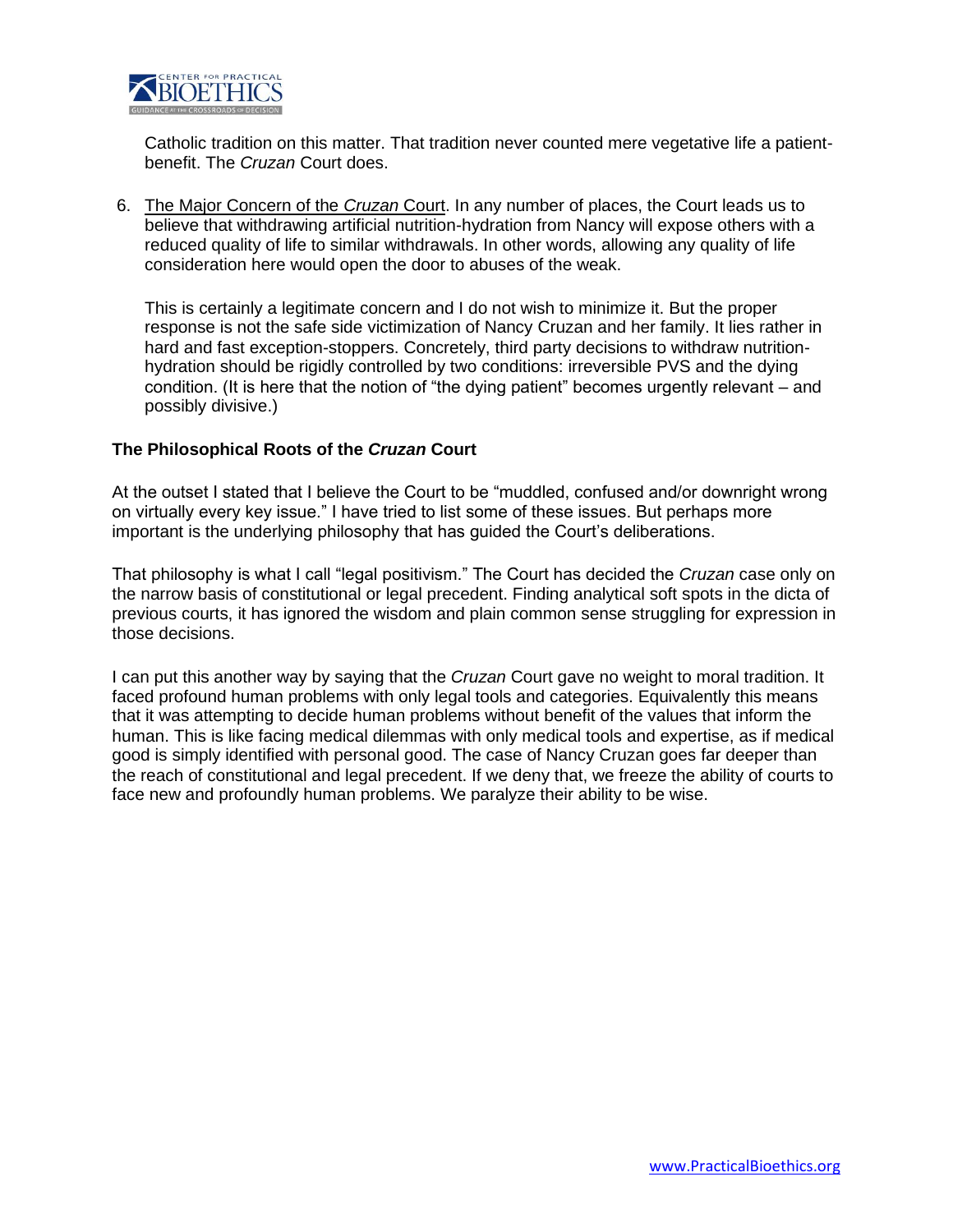

## **Article: The** *Cruzan* **Decision: A Moral Commentary**

By Gilbert Meilaender Midwest Medical Ethics, Winter/Spring 1989

#### *Gilbert Meilaender, Ph.D., is Professor of Religion at Oberlin College*.

In this commentary I focus on issues important for moral analysis. I attempt no discussion of the merits or demerits of the Missouri Supreme Court's decision as a piece of legal reasoning, a matter on which I have little competence. It should be clearly said, however, that the Cruzan decision is an excellent example of moral analysis. It directs attention to crucial issues, turns away from flaws in decisions of courts in some other jurisdictions, and renders a verdict that should be applauded and (one hopes) imitated.

In arguing for this point of view, I may come under the indictment of Judge Blackmar who, in his dissenting opinion, writes that he is not "impressed with the crypto philosophers cited in the principal opinion, who declaim about the sanctity of any life without regard to its quality. They dwell in ivory towers." It is difficult, however, to take seriously as moral analysis the separate dissenting opinions of Judges Blackmar and Welliver. (The dissenting opinion of Judge Higgins is more carefully crafted.) In any case, to consider how we ought to think about sanctity or quality of life is precisely not to dwell in an ivory tower; it is to ponder the difficult problems of how to care for the many different human beings for whom we have some responsibility and with whom we are united in a bond of citizenship.

The Missouri Court directs our attention to considerations which are crucial and often confused in discussions of cases like that of Nancy Cruzan. Much of the moral argument surrounding cases like this one imports language that was being used several decades ago to wage a different battle. Twenty years ago, the central struggle was this: to stop useless and/or burdensome treatments to irretrievably dying patients. That is, to let them die. Some opposed such "letting die," thinking it equivalent to killing. They failed, I believe, to distinguish adequately between the aim of an act and its foreseen result. To aim at caring for a dying patient by withdrawing death-prolonging treatments may result in a somewhat earlier death, but the aim is not to kill. The aim is to let die. Others opposed such "letting die" on different ground, arguing that if we were (on humanitarian grounds) prepared to let such patients die, we should be willing to end their suffering still sooner by deliberately aiming to hasten their death. They failed, I think, to distinguish adequately between the aim and the motive of an act – supposing that aiming to kill a fellow human being became permissible if our motives were praiseworthy.

Paul Ramsey characterized these two viewpoints as "opposite extremes" that turned out to be strangely alike. The one never found reason to acknowledge inevitable death and permit it to come. The other never found reason to permit death to come without taking the next step and hastening its arrival. Neither could just "let die" the irretrievably dying patient.<sup>1</sup>

In that context the language of "letting die" was very important and powerfully applicable. We were arguing about patients who really were dying patients – about whether we should let them die, should fight against that death as long as we were able, or should hasten the coming of that inevitable death. In that context to argue for "letting die" staked out an important position in the dispute; one which sought to continue to care for dying patients while giving up futile attempts to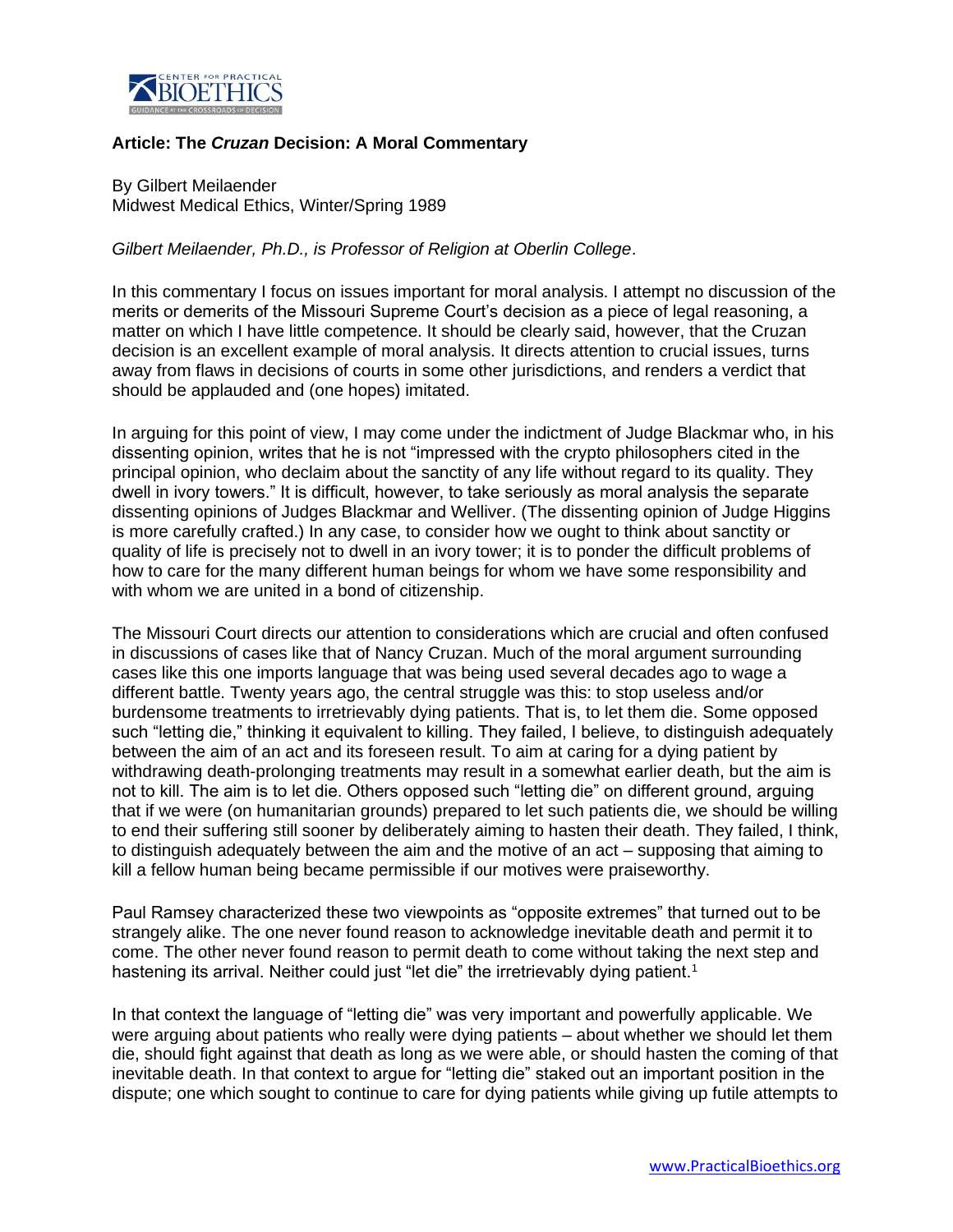

cure, but one which refused ever to abandon care for still-living human beings. Chapter three of Ramsey's *Patient as Person* remains the classic expression of such a viewpoint and will continue to repay careful study. I return to it below.

The context has now changed, and it is to the great credit of the Missouri Court to have recognized this. We are no longer arguing about irretrievably dying patients, yet the language of the argument often sounds as if we were. The Court is very clear and to the point: "This is not a case in which we are asked to let someone die. Nancy is not dead. Nor is she terminally ill." She isn't dying and, hence, no treatment can be said to be prolonging her dying. If there were such a death-prolonging treatment, we could simply withdraw it and let death take her. But no such treatment is ready at hand for us to withdraw. We cannot simply let her die, because she is not a dying patient. If we want her to go away, we will have to aim at her death (not just let it come as the result of an action aimed at caring for her). This too the Court sees and says. We can add the next sentence to those quoted above. "This is not a case in which we are asked to let someone die. Nancy is not dead. Nor is she terminally ill. This is a case in which we are asked to allow the medical profession to make Nancy die by starvation and dehydration."

What reason could there be to make this our aim? The answer is fairly obvious. Although Nancy Cruzan is neither dead nor dying, her life is the sort no one would choose if given the normal possibilities. Although not dying, she is severely disabled. To see this, however, is to see the true nature of a choice to withdraw nutrition. In doing so we aim at no death-prolonging treatment; rather, we aim at a life though to be of little or no worth. We judge that life not from the perspective of the one actually living it (a perspective about which we must confess radical ignorance), nor, certainly, from od's perspective, but from our own. We compare it to the sort of life we live (and Nancy Cruzan once lived) and judge it by that standard as a *lebensunwerten Leben*, a life not worth living. Understandably. But it should be clear that in so doing we are not simply rejecting a treatment as useless or inadequate – but a life as unworthy. That judgement of comparative worth the Court clearly discerns and rejects. We can add one more sentence to those quoted above. "This is not a case in which we are asked to let someone die. Nancy is not dead. Nor is she terminally ill. This is a case in which we are asked to allow the medical profession to make Nancy die by starvation and dehydration. The debate here is thus not between life and death; it is between quality of life and death." In these sentences the Court recognizes how drastically the terms of debate have shifted within our country in the last two decades and how inadequate is the language of "letting die" for a case like that of Nancy Cruzan. On these matters crucial for moral analysis this opinion is more clear-headed than many of the decisions from "courts of some…sister states" which the Missouri Court recognizes but does not follow.

The Court makes one further distinction of importance at this point in the argument. Having stated that a decision to withdraw nutrition from Ms. Cruzan cannot be described as "letting die" but must be described as intentional killing, the Court makes clear that is peaks here the language of aim, not of motive. "To be sure, no one carries a malevolent motive to this litigation. Only the coldest heart could fail to feel the anguish of these parents who have suffered terribly these many years." The moral life would be far more straightforward than it is if well-motivated people never did what was wrong and those with evil motives never did right. But such is not the case. And the Court quite rightly distinguishes between the motives that left the Cruzans to court and a proper description of the deed they sought permission to enact.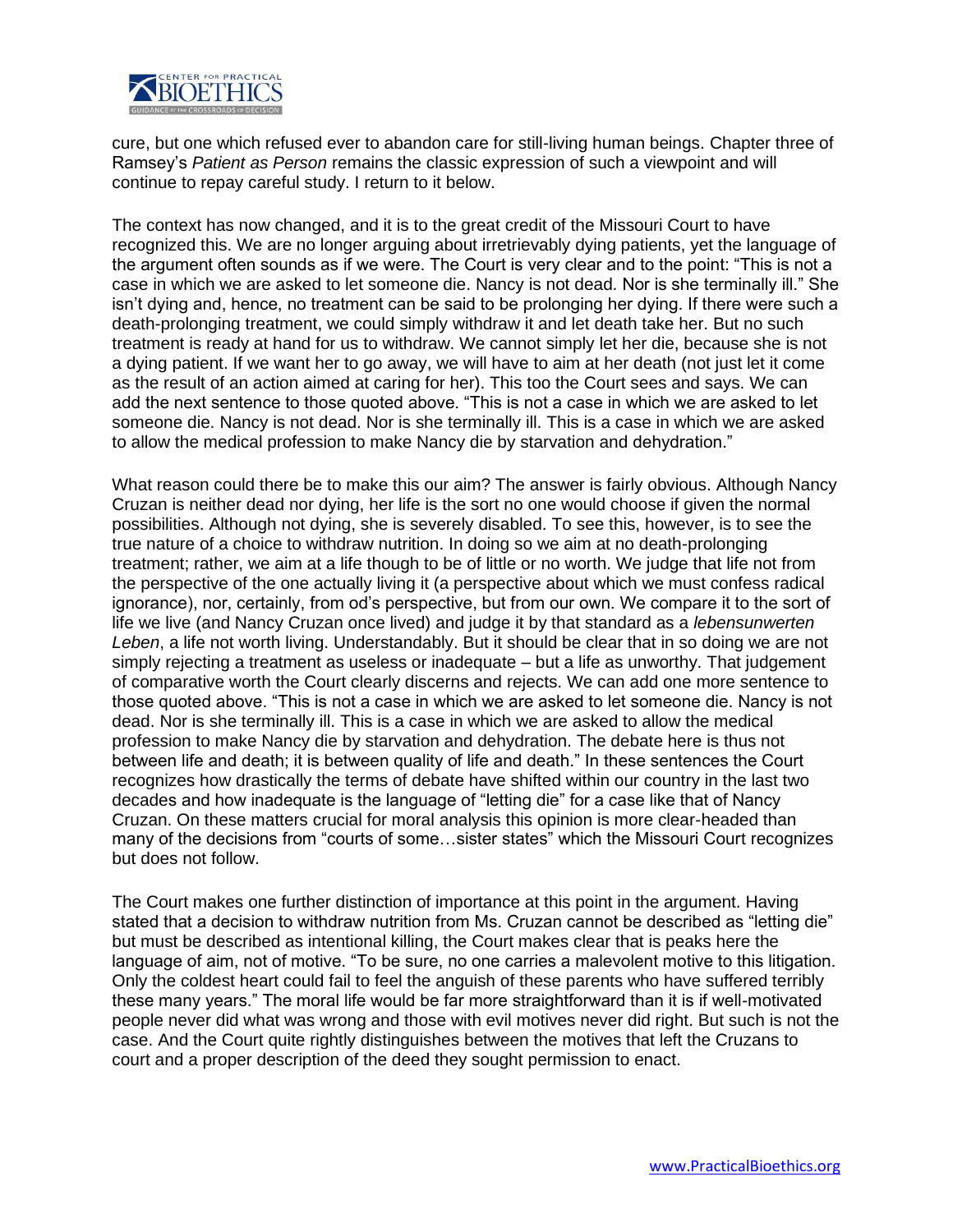

If I am correct in suggesting that the terms of debate have shifted greatly and that the language of "letting die" no longer really fits the circumstances of the patient like Nancy Cruzan, why is this language still used? On this point also the Court's opinion is clarifying and helpful. It notes a "change of focus" – away from language that focuses on "the patient's medical prognosis and the individual patient's assessment of the quality of her life in the face of that prognosis." The ordinary/extraordinary language, though often confusing to some people, at least directed our attention to certain objective reasons for refusing treatment. An "extraordinary" treatment was either useless or excessively burdensome and could therefore rightly be refused. In refusing treatment on such grounds, a patient might, in effect, be choosing a shorter life, but still choosing life. From among the available life-choices that patient would be choosing a certain life – shorter, but free of certain burdensome or useless treatments.

But the "change of focus" discerned by the Court directs our attention away from such relatively objective grounds for choice. Instead, courts begin to focus simply on the right of individual choice. From that perspective, any treatment, even one that is clearly lifesaving and is not experienced as burdensome, may be refused. Once treatment refusal is grounded simply in autonomous patient choice, there is little ground left for denying patients the right to choose, not just among alternative life-choices, but death itself. Thus, the Court says: "Once prognosis becomes irrelevant, and the patient's choice always more important than the state's interest [in preserving life], this standard leads to the judicial approval of suicide." If the only thing that counts is autonomous choice, patients may do more than choose one sort of life by choosing against certain treatments. They may turn against more than a particular treatment: they may turn against life.

In the case of competent patients this may, of course, be difficult to determine legally. There is a clear conceptual distinction between choosing not to live and choosing to live in a certain way (free of the burdens of particular treatments). But even were we to agree that it is morally wrong to choose against life, it would be very difficult for any court of law to determine that in my choices I was rejecting not just the burdens of continued treatment but continued life. (And it would certainly be difficult had I been well instructed by a good lawyer sensitive to the distinction.) Thus, in the case of competent patients, courts will very often need simply to permit competent patients to choose. (This does not mean, naturally, that legislatures could not determine that some choices were not open to competent patients – as some "living will" legislation specifies that nutrition and hydration are not forms of treatment that can be discontinued at patient discretion.)

It may, however, be quite appropriate to treat some incompetent patients differently. Other courts have tended to assume that, since competent patients have a right to refuse treatment, we must find someone to assert that right on behalf of incompetent patients. The Missouri Court wisely sees how problematic is that move. Feeding Nancy Cruzan does not seem to be useless, since it sustains her life (and does not just prolong a dying process). Feeding Nancy Cruzan does not seem to be burdensome, since, as far as we know, she cannot experience this treatment as burdensome. Therefore, a decision to withdraw nutrition and hydration is difficult to construe as a choice against either useless or burdensome treatment. It seems like a choice aimed not at her treatment but at her life. It is the only way to get her to die. Should not the Missouri Supreme Court think that at this point the state's interest in prevention of homicide becomes substantial? It should, and it did.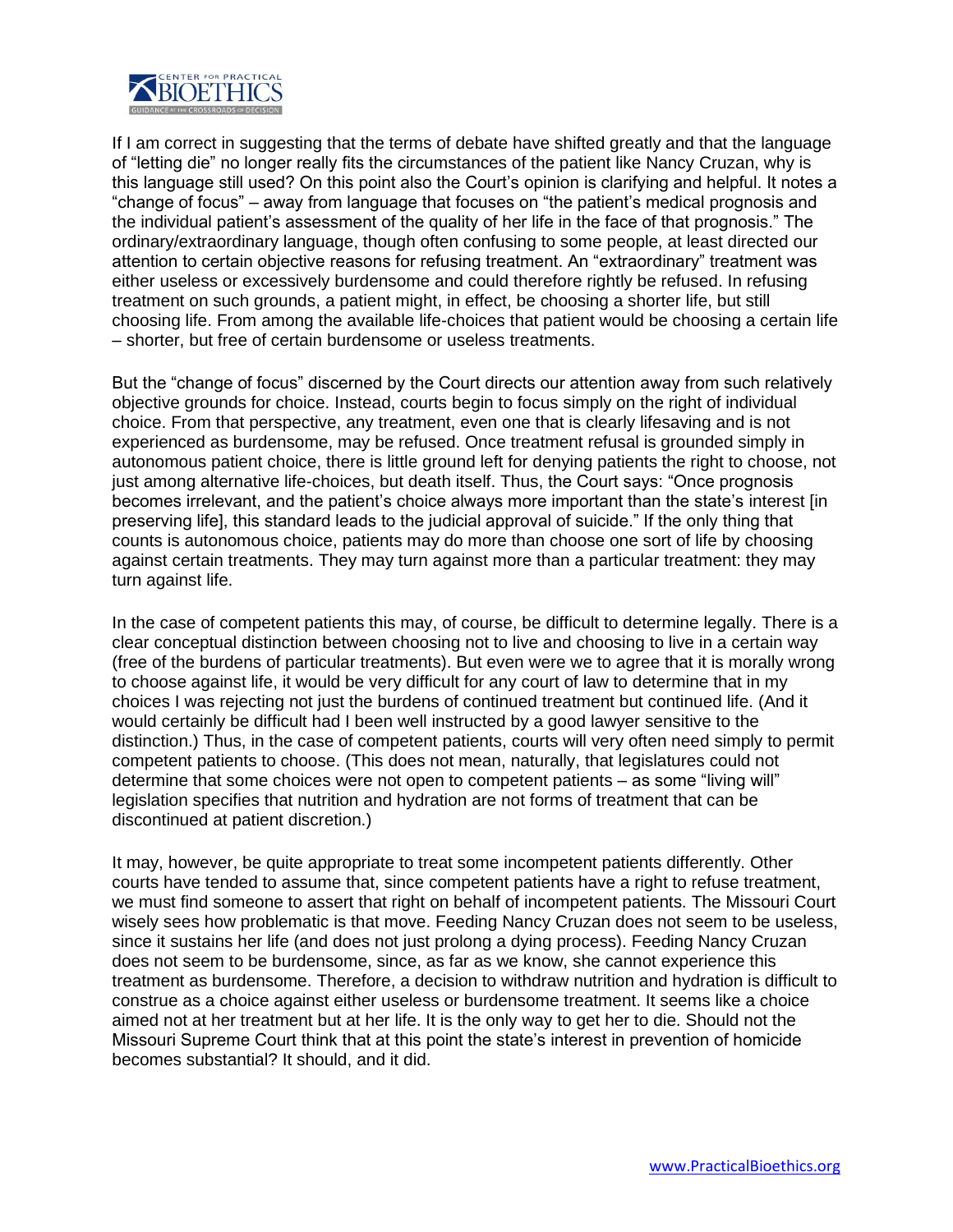

The Court suggests that, at least for incompetent patients, we keep the language of medical prognosis central, that we ground treatment refusals for them in more than a choice asserted on their behalf. This leads us, finally, to consider the possible grounds for such a refusal. Is the provision of nutrition and hydration to Nancy Cruzan either useless or excessively burdensome? I suspect that most of our unexamined assumptions lie here, and that this is the most perplexing element in arguments about cases like this one. We can begin by considering the usefulness of feeding her. She is not a terminally ill patient and will not necessarily die soon if given nourishment and proper care. It is hard, therefore, to avoid saying that if we stop feeding her it is because we think her life is a useless one to live – not because the treatment is itself useless. The treatment seems useless because the life seems not worth sustaining. Is that not essentially what we tend to think?

This much is certainly true: Given alternatives, none of us would choose for ourselves the life of Nancy Cruzan now lives. Judging from our perspective as competent adults, her life may seem comparatively worthless. But if we adopt that perspective in making such judgements, there are many lives that seem comparatively worthless. Our nursing homes are quite literally full of people whose lives we would not choose for ourselves. It is, therefore, not empty or irrelevant rhetoric when the Court writes: "The state's concern with the sanctity of life rests on the principle that life is previous and worthy of preservation without regard to its quality. This latter concern is especially important when considering a person who has lost the ability to direct her medical treatment." Nancy Cruzan is still living, still one of us. As such, she has a claim upon our continued care. She is, to be sure, severely disabled and – so far as we can tell – unlikely ever to recover from her disability. But this means only that we can probably never cure her. It does not release us from the obligation to provide her what care we can. The Court is quite right to worry about an argument which "seems to say that treatment which does not cure can be withdrawn" on that ground alone.

The argument that does need serious consideration here is one Paul Ramsey put forward in *The Patient as Person* – and later recanted. The argument does not perfectly fit the Cruzan case, since Ramsey meant to be talking only about dying patients, but it fits well enough. Ramsey argued that our actions toward the sick and dying ought to be governed by a categorical imperative, the first of which is especially relevant here. That first qualification was: "Never abandon care… except when [the patient is] irretrievably inaccessible to human care."<sup>2</sup> If there should be a patient who was really beyond our care, who could no longer receive that care, then, Ramsey wondered, could we really be obligated to give what could not be received? He wrote:

"The proposed justifiable exception depends on the patient's physiological condition which may have placed him utterly beyond reach. If he feels no suffering, he would feel no hunger if nourishment is withheld. He may be alone, but he can feel no presence… The sort of situation that may be covered and resolved by the present proposal in ethical analysis, if it is valid, are the cases of patients in deep and irreversible coma who can be and are maintained alive for many, many years… Acts of charity or moving with grace among the dying that now communicate no presence or comfort to them are no longer required. If it is the case that a wife is tragically mistaken when she takes twitches of the eyes to be a sort of language from her husband irreversibly comatose for seven years, or when she takes such reflex actions as the response of the lips to a feeding cup to be evidence of reciprocation and some minimal personal relatedness, then her care is now worthless. Indeed, it is no longer care for him. It is no contradiction to withhold what is not capable of being given and received?"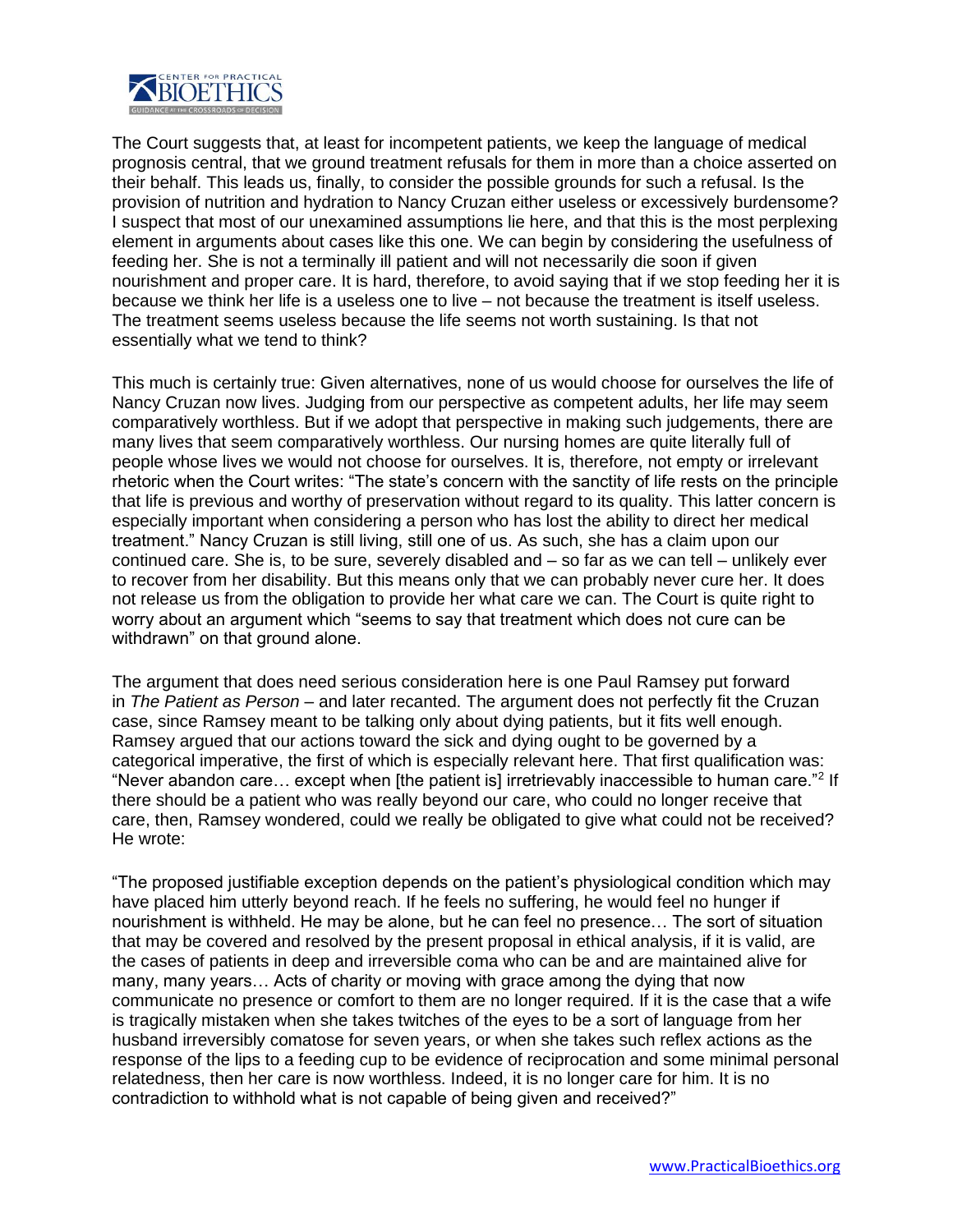

If there is to be moral justification for withdrawing the feeding tube from a patient like Nancy Cruzan, this would be far better than the sorts of arguments the Missouri Court rightly rejects. For this argument is not grounded in a judgement that such a life is not worth living. It is grounded only in the judgement that there can be no obligation to give what cannot be received. And Ramsey quite clearly realized that under such circumstances, if such a justification were found acceptable, there would be little reason so bring about death only by withdrawing nutrition. In such cases "it is entirely indifferent to the patient whether his dying is accomplished by an intravenous bubble of air or by the withdrawal of useless ordinary natural remedies such as nourishment."<sup>3</sup> In either case we would not just be allowing the patient to die. We would be aiming at that death – and the justification, if there could be one, would be the sort sketched here.

This possible qualification of the duty never to abandon care Ramsey largely withdrew in his later work, *Ethics at the Edges of Life*. His reason was, simply, doubt whether we should ever say with confidence that a still living human being had passed beyond the reach of our care. "The serious objection to searching for such exceptions is that – even within the stringent limits of indications of a patient's impenetrable solitude silencing any need on our parts to feel an obligation to continue to extend care – one still might do the deadly deed to someone still in a penultimate stage, to someone who while beyond showing response to us may still be within reach of violation at our hands, and so not altogether in God's keeping."<sup>4</sup>

If it is hard to make the case that feeding Nancy Cruzan is useless (without judging her life – and not just her treatment – to be useless), we might yet consider the possibility that such treatment should be rejected on grounds not of uselessness but of excessive burden. At first blush this will seem a rather difficult argument to make. As the Court notes: "if the testimony at trial that Nancy would experience no pain if she were allowed to die by starvation and dehydration is to be believed, it is difficult to argue with any conviction that feeding by a tube already in places constitutes a painful invasion for her." If she is said no to possess our ordinary capacity for experience, she cannot be held to experience feeding as a burden.

But perhaps this does not quite get at what one might have in mind in describing such feeding as a burden to her. Thus, for example, the brief submitted by the plaintiffs-respondents, considering (and rejecting) some medical testimony which had suggested that Ms. Cruzan might have "some limited perception of her environment," had argued: "But even if the testimony was believable, it would not detract from Nancy's right to be free from unwanted, invasive, medical treatment. Indeed, it would make her dilemma all the more horrible and compel withdrawal of this treatment if she somehow had some limited perception of her condition…" Judge Blackmar, in his dissent, put what I take to be the same opinion slightly more graphically: "If she has any awareness of her surroundings, her life must be a living hell."

We should be clear that the Court quite rightly rejected the argument presented by the plaintiffsrespondents; for they had argued both that Ms. Cruzan was incapable of experiencing anything and that her treatment was burdensome to her. But if one supposes that we should never sat with certainty that such a patient is beyond experiencing the care we give, we must take seriously the objection that this care would be experienced as terribly burdensome. I am not certain I am prepared to believe this. Judge Blackmar wrote that, on such a supposition, her life must be a living hell. But "hellish" is the one thing it would not be. For what is terrible about hell is the ultimate isolation to which it sentences one. To be in hell is to be utterly enclosed within the self – caring for no one and being cared for by no one. If Ms. Cruzan is not incapable of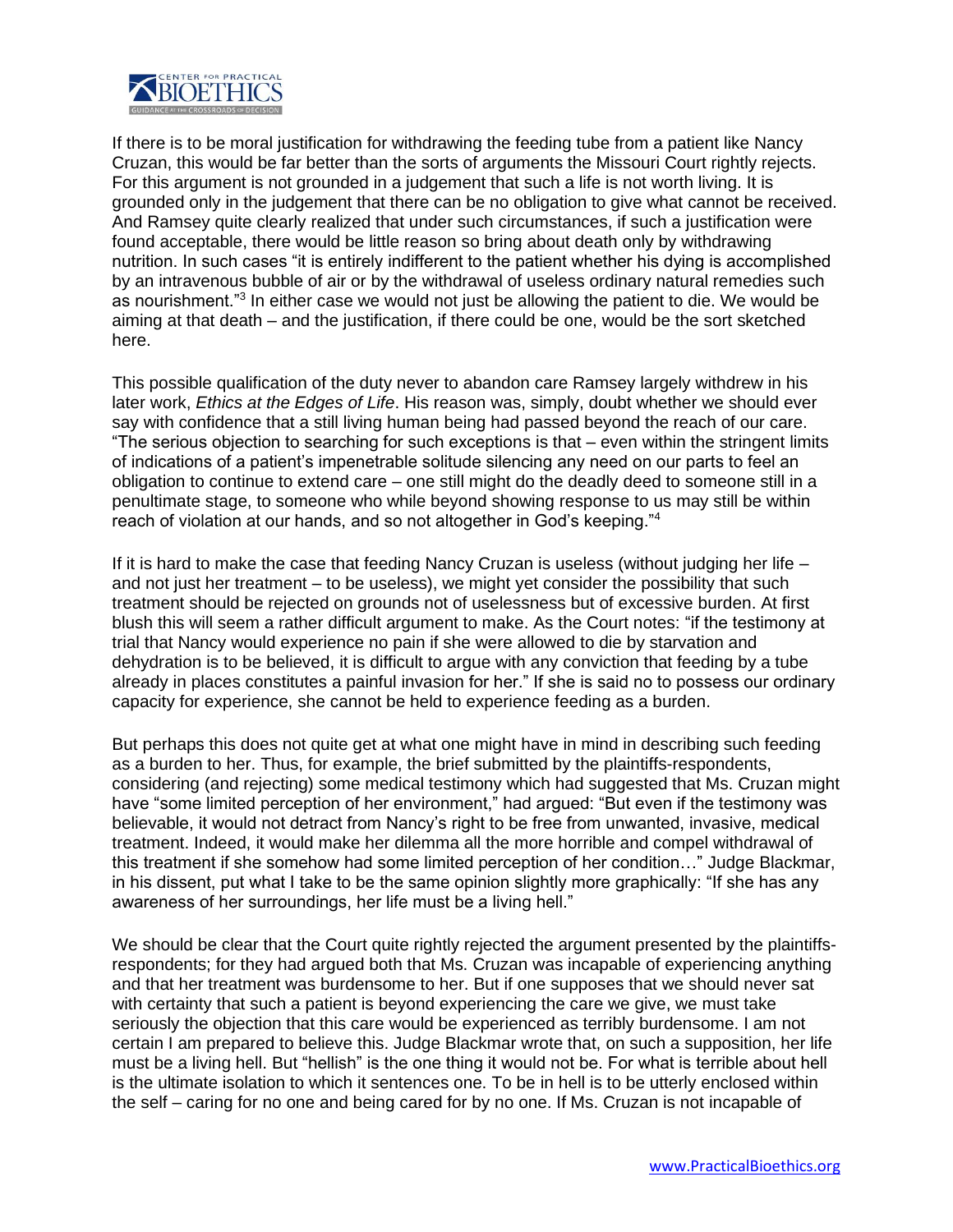

experiencing our care, it would be hellish to know that others were discussing how to get her to die. It would not, however, be hellish to know that others were – despite their frustration, anxiety, and sense of hopelessness – struggling to care for her as best they could.

#### **Article: The** *Cruzan* **Decision – 9.5 Theses for Discussion**

Midwest Medical Ethics, Fall 1990 By Gilbert Meilaender

In its long-awaited decision in the case of Nancy Cruzan, the United States Supreme Court upheld the decision of the Missouri Supreme Court. Although that is the decision for which I had hoped and which I think correct, I am not greatly encouraged by the rationale provided in the opinion issued by the Court's majority and am even less encouraged by Justice O'Connor's concurring opinion and the dissenting opinions authored by Justices Brennan and Stevens. The theses below seek to explore some of the reason for this judgement.

(1) If we concentrate on moral rather than legal issues, it is hard to find important differences between the majority opinion authored by Chief Justice Rehnquist and the dissenting opinion authored by Justice Brennan. The majority opinion assumes "for purposes of this case" what Justice Brennan certainly asserts: that a competent person has "a constitutionally protected right to refuse lifesaving hydration and nutrition." In the case of an incompetent person, the Court majority holds that any of the states is entitled to require rigorous proof that this person, when still competent, authorized removal of a feeding tube in the event of his or her future incompetence. The majority does not demand that the states require as rigorous a demonstration of clear and convincing evidence as Missouri had; it simply views such a requirement as constitutionally permitted.

Justice Brennan's dissent, although it regards the "right to be free of unwanted medical intervention" as a fundamental constitutional right, does not describe that right as absolute. Justice Brennan grants that this right may be limited by countervailing state interests but holds that the kind of evidence Missouri required is so strict that it will result in failure to honor what were genuinely the desires of many now incompetent persons.

Justice Brenan is less inclined than the Court majority to defer to Missouri's judgement about the kind of evidence needed to establish a person's desire to refuse treatment. He is more inclined than the Court majority to find that Missouri's rigorous evidentiary requirement would not achieve its supposed purpose: assuring that the wishes of the now incompetent person are accurately determined and enacted. This relative willingness or unwillingness to defer to the judgement of a state legislature is no doubt important in a variety of ways, but it does not point to any very important difference in understanding the moral issues at stake in Cruzan.

(2) Between the majority opinion and the Brennan dissent there may, however, be the following difference, which would be important for moral reflection and judgement. Although the facts of the Cruzan case lead all of us to concentrate on patients who were once competent but are no longer, there are also patients who have never been competent (e.g., infants, the profoundly retarded). Only Justice Scalia in his concurring opinion seems to realize this. But the majority opinion, without precisely noting the significance of this fact, seems to make room for its possible implications. The majority opinion, considering the claim that incompetent persons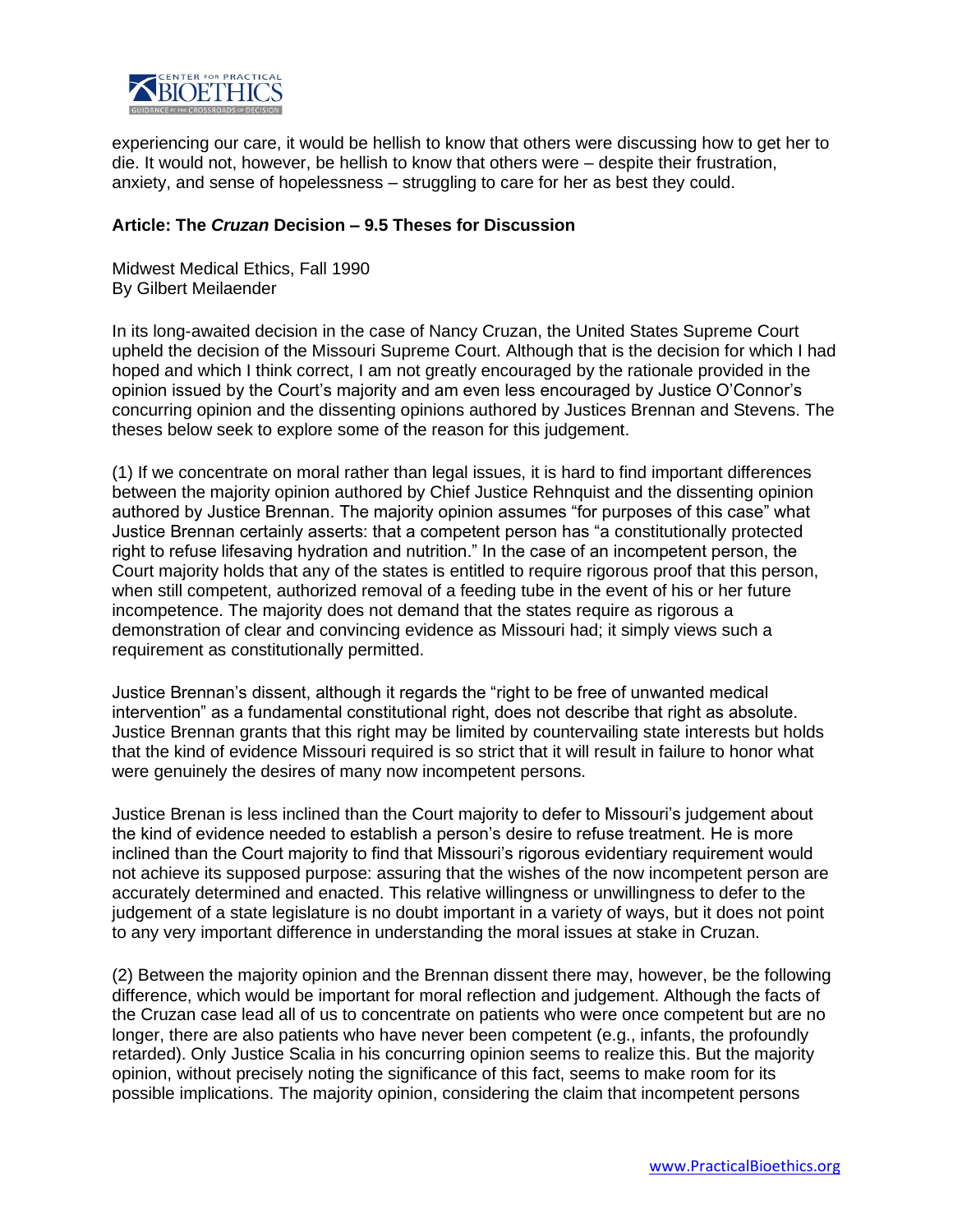

have the same right to refuse treatment as the competent, notes the difficulty with such a claim: "[A]n incompetent person is not able to make an informed and voluntary choice to exercise a hypothetical right to refuse treatment or any other right. Such a 'right' must be exercised for her, if at all, by some sort of surrogate." In the circumstances of the Cruzan case, the Court majority then simply notes that the state of Missouri is entitled that a surrogate decision maker is really choosing what Ms. Cruzan herself, when competent, desired.

If, however, we think of cases unlike Cruzan – involving persons who have never been competent – it is clear that no surrogate can know what that person would have desired. The concept has no application in such cases. In such instances some have turned to "substituted judgement," but the Court majority seems (rightly, I think) to doubt the coherence of such a move. The Court may therefore be suggesting that we can quite properly have stricter rules governing treatment refusals for incompetent than competent patients. The issue of artificial feeding is a good one to consider here, since (as I will argue again below) withdrawal of a feeding tube often can only be construed as aiming at the patient's death. The majority opinion may be pointing us towards a compromise in public policy that would go something like this: Even if we permit competent patients the liberty to make choices that seem to aim at their death (and, hence, are suicidal), we might well surround the lives of incompetent persons with greater protection against choices that, in effect, aim to end their lives – against, that is, injustice. Even while holding that it is never morally right to choose to die or to aim at another's death, we could grant competent adults the liberty to make such a morally wrong choice while protecting the incompetent against the infliction of such injustice. Such a vision may be buried within the majority opinion. But in my view only Justice Scalia really discerns the possibility of such a compromise, and he is quite right to ask why such a possible public policy should be a matter for constitutional adjudication rather than public argument and debate.

(3) Between Justice O'Connor's concurring opinion and Justice Brennan's dissent there is relatively little to choose. Her view differs from Brennan's only in her somewhat greater willingness to defer to a state legislature when it attempts to establish procedures to ensure that the wishes of incompetent persons are truly ascertained and honored. She goes out of her way, however, to emphasize the right of competent adults to refuse any care provided by medical personnel, including feeding. Moreover, she adds the conjecture – not really required by this case – that *if* a now incompetent patient previously executed an advance directive refusing treatment of any sort (including feeding), the Constitution might well *require* the states to implement and enforce the wishes expressed in that directive. And in her eagerness to endorse various forms of surrogate decision making she is likely to blur the distinctions needed for the sort of compromise position outlined in (2) above.

(4) If the majority opinion, the O'Connor concurring opinion, and the Brennan dissent shape the contours of future thinking, we may safely predict the following: The trend toward an absolutist understanding of patient autonomy, which so dominated medical ethics from the mid-1970s to the mid-80s, will win the day legally. From all sides we will be encouraged and enjoined to execute advance directives; that is, to attempt to outline our treatment desires and extend our autonomy even into any period of our future incompetence. Whether this view is grounded constitutionally in a supposed right to privacy or in a liberty interest to refuse unwanted treatment will not be terribly important. Commentators of all stripes discussing a wide variety of social ills will continue to be disturbed by the fragmentation of our society, but – in our characteristic schizophrenic way – we will continue to bemoan that fragmentation while enshrining it in our understanding of the principles that should govern treatment refusals.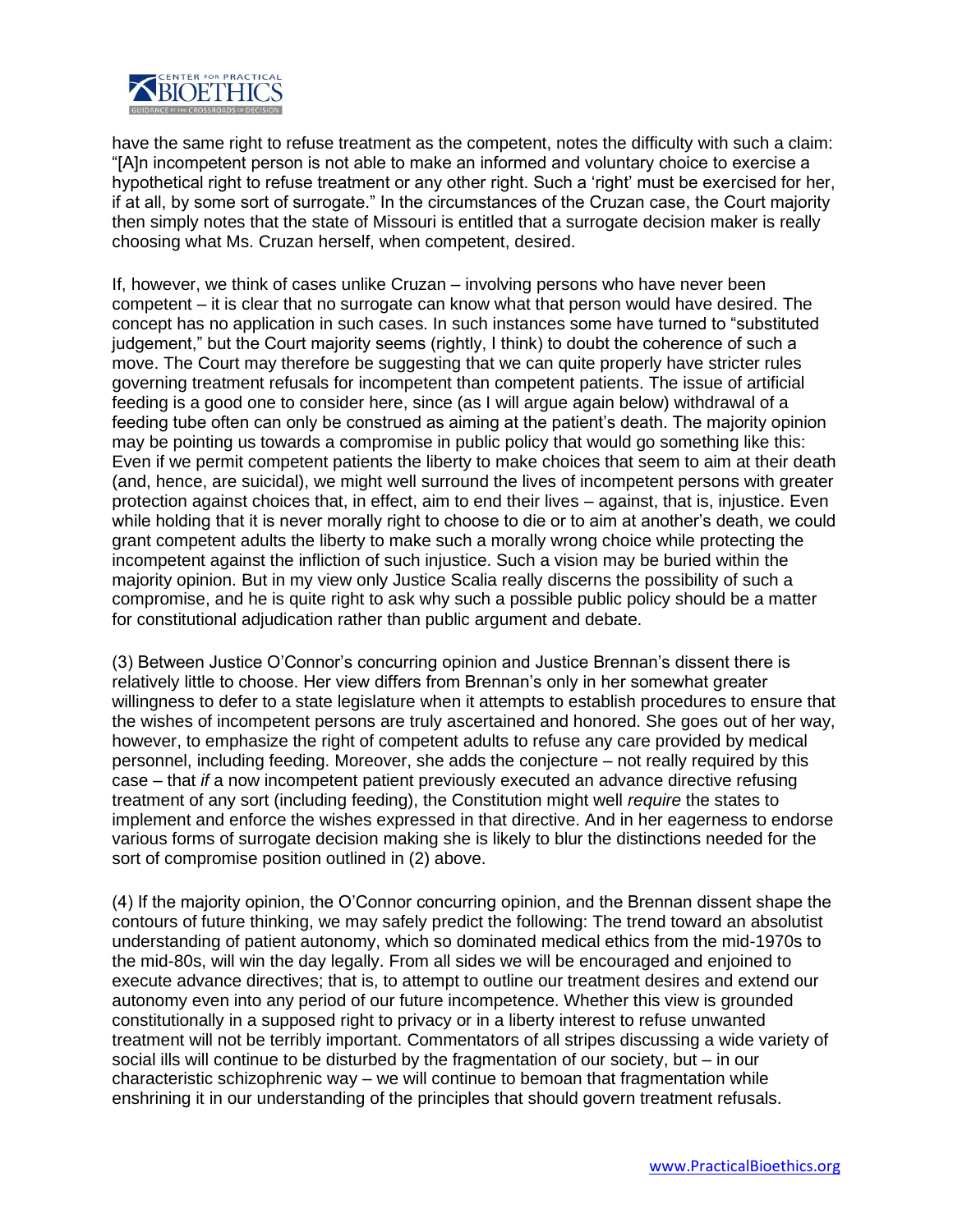

(5) We seem destined to continue to describe the facts of the Cruzan case in ways that are mistaken and misleading. The majority opinion is not without fault on this score. (Its sins are, however, not even in the same league with those of Justice Stevens, to which I will turn later.) Discussing the request by Nancy Cruzan's parents to stop nutrition and hydration, the majority opinion states: "All agree that such a removal would cause her death." Later, however, a decision to withdraw Ms. Cruzan's feeding tube is characterized as a decision which "all agree will result in her death." Granting the difficulties in law of articulating and applying a concept of proximate cause, an act that *causes* death and an that *results* in death are – for all of us who still think there is some point to the distinction between killing and allowing to die – quite different morally. Confusion increases when only a few sentences later the majority opinion describes withdrawal of the feeding tube as "a decision to terminate a person's life." Justice Brennan is guilty of the same confusion when he characterizes a decision to withdraw Ms. Cruzan's feeding tube both as a "right to avoid unwanted medical care" and as a right "to choose to die with dignity."

(6) How we describe a decision to stop feeding someone like Nancy Cruzan is crucial. Her case is persistently described as one dealing with removal of a feeding tube; that is, removing intrusive, unwanted medical care. That description is inaccurate. Ms. Cruzan's parents did not seek removal of the tube, they wanted it in place for administering medications and fluids that would reduce seizures while she died. What they wanted stopped was not the intrusion of the tube, but its use to nourish and sustain her life. What they wished to decline was not medical intrusion but nourishment. To see this is to begin to appreciate the force of a sentence from Justice Scalia's concurring opinion: "Suppose that Nancy Cruzan were in precisely the condition she is in today, except that she could be fed and digest food and water *without* artificial assistance." Indeed! We would then distinguish very quickly between those whose aim was to reject burdensome and invasive treatment and those whose aim was to stop nourishing a person without cognitive capacity in order to bring about that person's death.

(7) This suggests a difficulty with the possible public policy compromise outlined in (2) above. Those desiring to refuse nourishment in order to die, or those for whom such a desire, convincingly documented, is asserted by a duly appointed surrogate, do not wish to die without assistance. They want a considerable amount of help from medical personnel, although this help is no longer characterized as intrusive. What they want may properly be described as assistance with suicide. That may pose, and we should hope it poses, grave difficulties for many caregivers. And it may also permeate our caregiving institutions with a kind of profound symbolic dissonance. If Justice O'Connor's view – that wishes expressed in clear advance directives have a constitutional right to be enforced – wins the day, we will have developed a constitutional right to assisted suicide. The sense that all of us are aggrieved when one of our fellow citizens takes his life (a sense enshrined in the common law tradition which Justice Scalia admirably unpacks) will finally give way to the belief that we are isolated, autonomous individuals. The majority opinion seems to recognize that such questions may be involved, though it does not coherently address them. Noting that "the majority of States in this country have laws imposing criminal penalties on one who assists another to commit suicide," the Court majority writes: "We do not think a State is required to remain neutral in the face of an informed and voluntary decision by a physically able adult to starve to death." But that claim, potentially so far-reaching in its implications for artificial feeding cases, is never precisely related to the Cruzan case in the majority opinion. Once, however, we see that assisted suicide is under debate here we might well think Justice Scalia correct when he says that such an issue ought to be a matter of public debate rather than constitutional determination.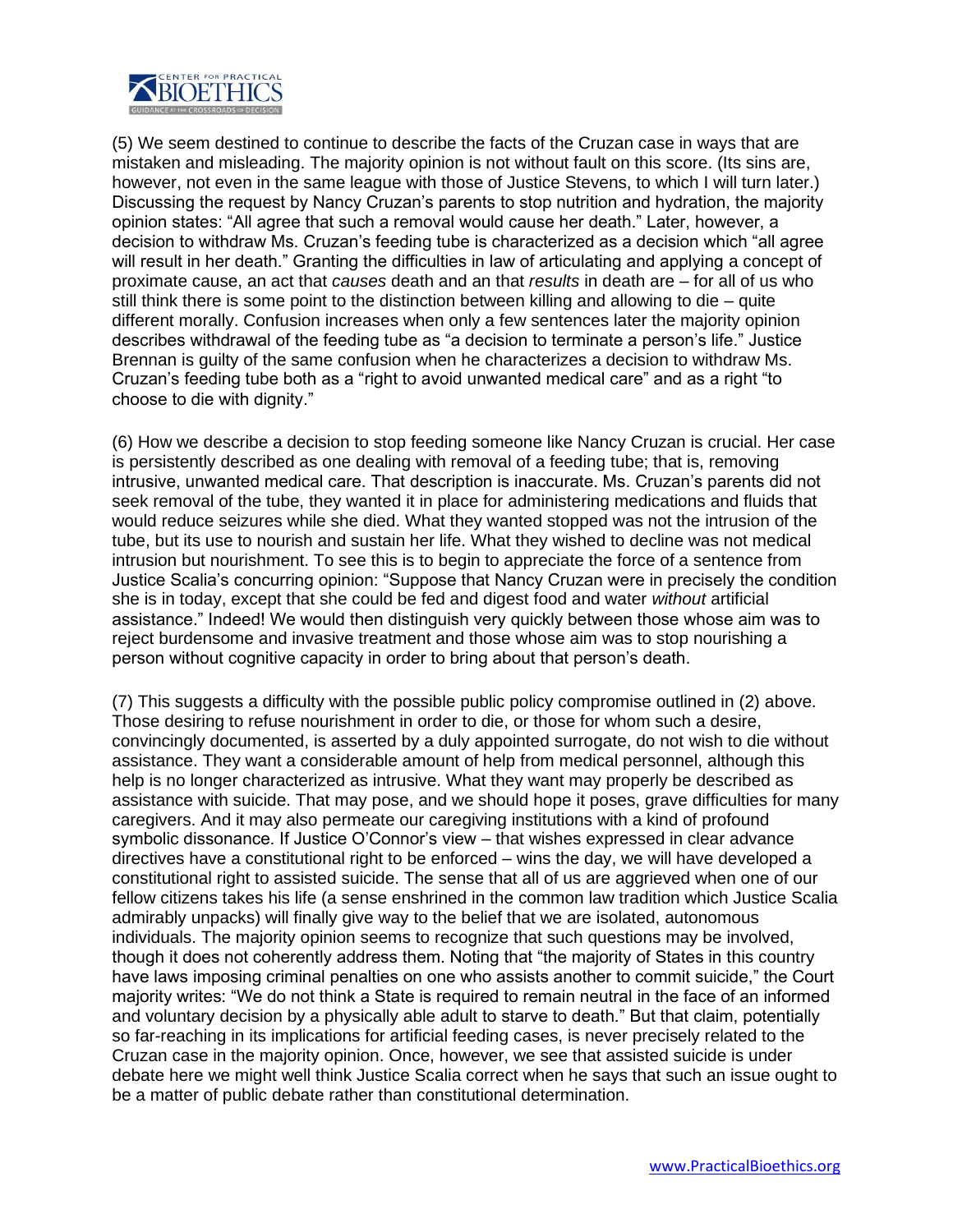

(8) In the face of the terminological confusions that abound in the majority opinion and in Justice Brennan's dissent, it needs to be said again that withdrawing a feeding tube – at least in cases like that of Nancy Cruzan – is properly construed as an act that aims at her death. The care she is receiving, even if we call it medical treatment, is not experienced by her as burdensome; hence, withdrawing the feeding tube is not simply rejecting the burdens of treatment. Nor is the care useless, since it preserves her life. Of course, the life she lives is not one that be the first choice of any of us. But our responsibility is to benefit the life she has, not to determine whether her life has any benefit or worth. Moreover, as I noted in (6) above, when we stop feeding, we do not necessarily cease all medically intrusive intervention. We stop feeding not to free her from a burden but to see to it that she dies. Up to the present time we have been unable to face this truth – hence, the terminological confusions. Perhaps a frank acknowledgement that we were indeed recommending assisted suicide would be more honest.

I am aware, of course, that my characterization of withdrawing a feeding tube as aiming at her death will continue to be disputed. For example, Richard McCormick, S.J., has suggested that we consider the following analogy: "Suppose hurricane winds bend and break a sapling tree. We prop it up, hoping to revive it, but see that it will never return to full budding form, even though it will stand and possibly produce a few anemic leaves. So, we remove the prop and the tree dies. What killed the tree? Was it not the hurricane winds? Analogously, if we remove nutritional prop from Nancy, was it not the original anoxic trauma that *causes* her death, that killed her?" The short answer to this is no doubt rhetorical question is "no." Moreover, as the language of assisted suicide comes increasingly to the fore, it will become apparent to all that the answer is "no." McCormick's claim that we are simply "letting die" those in Ms. Cruzan's circumstances when we stop nourishment will prove to have been a stopgap measure – language needed to tide us over while we worked up the gumption to face a more adequate description of the act. A human being who does not or cannot achieve "full budding form," who puts forth only "a few anemic leaves," but who can continue indefinitely to live this less-thanfully-flourishing life with some assistance (propping) from us, is not a dying human being. She may be ill or seriously disabled, but she is not dying. And, therefore, she cannot be "allowed to die," though she can be killed.

As infants, all of us were in need of a good deal of propping – including, significantly, feeding. Some of us have flourished and, we like to imagine, now get along with propping. Others of us are more anemic and still need a great deal of propping. If we need it, others should try to give it. The fact that one of us is very anemic and in need of endless propping means simply that others must benefit that weak life as best they can and refrain from judging it as a life of no benefit to the one who lives it.

(9) The viewpoint outlined in (8) above may be grounded in religious belief, but it needs no such ground. Its warrant may be simply a firm commitment to treat human beings equally, making no comparative judgments about the worth of others' lives. Justice Stevens in particular seems to worry that "faith," "some theological abstraction," "theology" or "speculative philosophy" may without any constitutional warrant be inserted into their deliberations. He need not fear. In fact, something almost the opposite is true.

The position held by the dissenters in the Cruzan case would be safe only in a community with certain widely shared religious beliefs. We can see how this may be if we recall an argument made by Albert Camus about capital punishment. He suggested that the justice or injustice of the death penalty depends on the ultimate frame of reference within which it is used and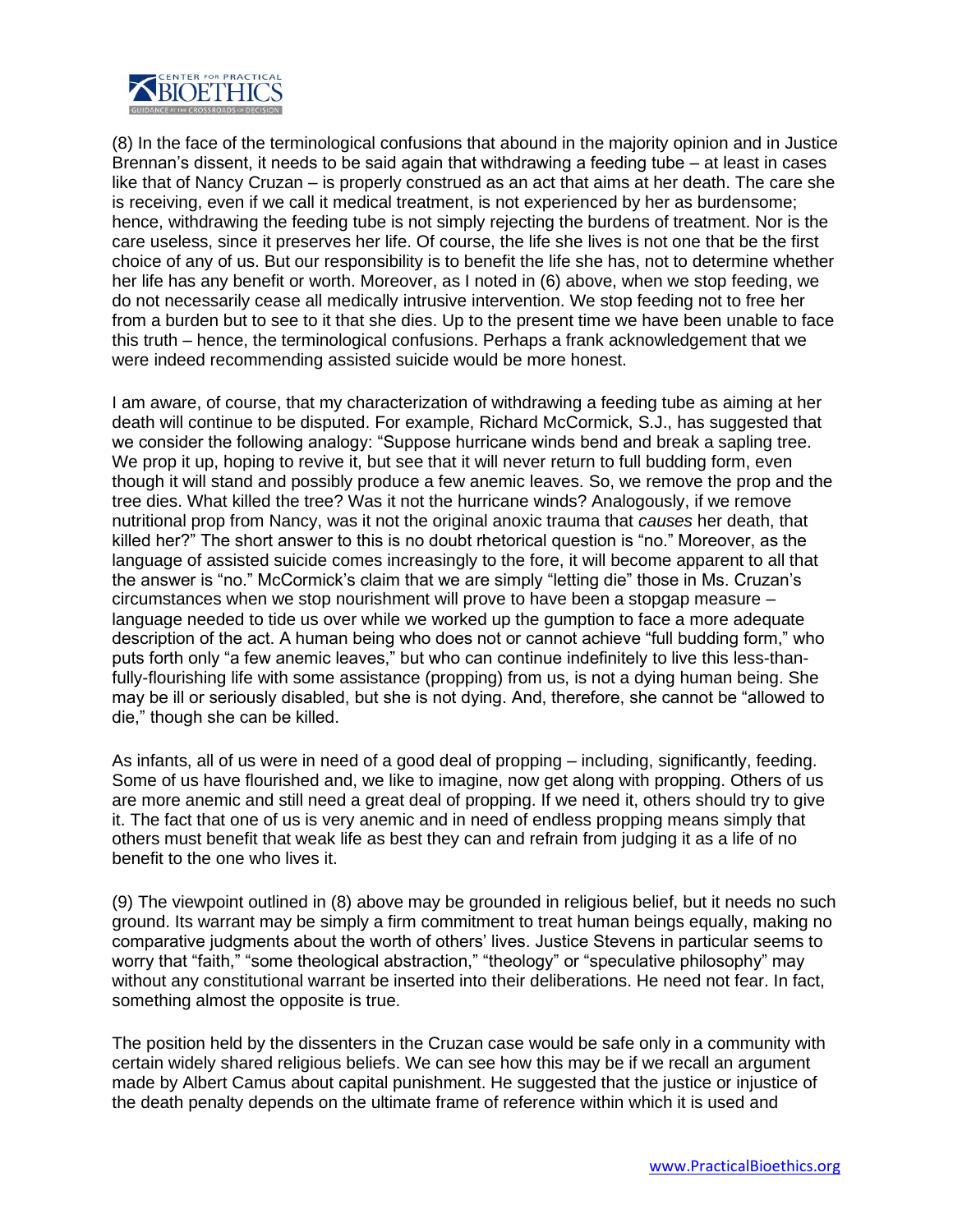

understood. Capital punishment could be justified only where there was a socially shared religious belief that the final verdict on any person's life was not given in this world. In such a religious society, to condemn a fellow human being to death would not involve divine pretension. Those who issued and executed the verdict would know that, however necessary it seemed to be, it could still be overturned by the only perfectly competent judge, God himself. But what of a society lacked such shared beliefs? In it, Camus thought, execution must mean elimination from the only community that indisputably existed; and, hence, execution would be a godlike activity. Only in a society that believed in the Eternal could it be right to exercise an ultimate mastery over this finite life.

Similarly, it would be one thing to judge Nancy Cruzan's life no longer worth our care, to aim at her death, if we shared the belief that in so doing, we were handing her over to One who might discern in her worth beyond our ability to discover. It is quite another when our decision eliminates her from the only community we are agreed in valuing. The worth of her life, however disabled she may be, lies simply in the fact that she shares with us the human community. As far as we as a publicly constituted people are concerned, she is either valued and treated equally within this community or she is deemed less equal than our equal.

(9.5) About all these matters Justice Stevens is very confused. I offer here only a half a thesis for reasons of charity. He argues against equating Nancy Cruzan's life with the "biological persistence of her bodily functions." Is she no longer a living human being? Well, not exactly. "Nancy Cruzan is obviously 'alive' in a physiological sense. But for patients like Nancy Cruzan, who have no consciousness and no chance of recovery, there is a serious question as to whether the mere persistence of their bodies is 'life' as that word is commonly understood, or as it is used in both the Constitution and the Declaration of Independence." Yet, Justice Stevens does not recommend burying her while her heart still beats. It is clear that in wanting to let her die he is, in fact, turning against not her treatment but that physiological life (biological persistence) she still has.

Justice Stevens is concerned that Ms. Cruzan's rights to life and liberty are in conflict. By holding that he "life expired when her biological existence ceased serving any of her own interests," he no longer needs to worry about her right to life – since she is dead. Yet, of course, he must presuppose some kind of ongoing existence if he is to be concerned for her interest in liberty, in freedom from unwanted medical treatment. He goes so far as to suggest different definitions of life and death for different people. Some of us might argue that our life ends when our continued biological existence no longer serves any of our other interests; others of us might define life "to encompass every form of biological persistence by a human being." Evidently, we get to choose whether we are still alive, still a member of a community and entitled to its care, and we get to make different choices and "die" at different points along some spectrum of possibilities. Here is a recipe for chaos. More important, such confused and confusing views will make it only more difficult than it has already become to believe that we share a common life and have a stake in the lives of each other.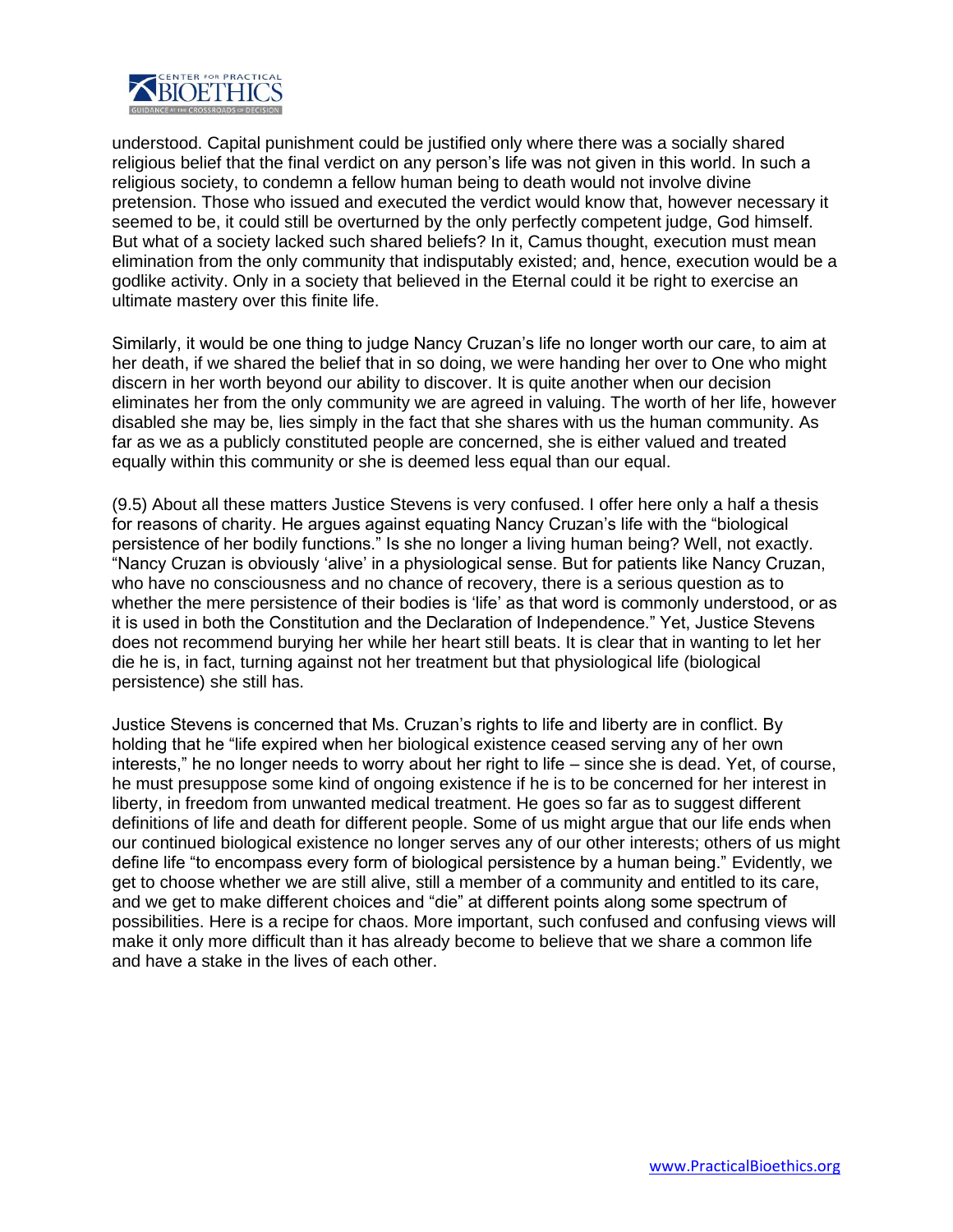

## **Article: Clear and Convincing Evidence – The Case of Nancy Cruzan**

By Richard McCormick Midwest Medical Ethics, Fall 1990

My initial reaction to the Supreme Court decision in the case of Nancy Cruzan was quite critical. Why? Four reasons especially. First, I judged that one of its primary repercussions would be to remove families from participating in decisions concerned with the best interests of their dear ones. I view such distancing as highly undesirable. There should be in morality and public policy a presumption that family members are best positioned to determine what an incompetent family member would choose or what is the incompetent's best interest. A presumption yields, of course, to contrary evidence. But to disallow Lester and Joyce Cruzan's testimony to qualify as a source of clear and convincing evidence struck me a presumption in the opposite direction, and therefore divisive of families.

My second reason for a critical response was that the Supreme Court, very much as Missouri had done, left totally unprotected those who have been incompetent from birth and babies. Missouri's Supreme Court had asserted that its interest in the preservation of life was "strong enough to foreclose any decision to refuse treatment for an incompetent person unless that person had previously evidenced, in clear and convincing terms, such a decision for herself." (Justice Stevens in his dissent.) Absent that previous evidence, the interest in preservation of life prevails. This means that the always incompetent (e.g., Joseph Saikewicz, John Storar) must be kept alive no matter what. When the Supreme Court says that such an evidentiary requirement (clear and convincing, from the patient herself) is not unconstitutional, it means that it does not violate the liberty interest of the incompetent contained in the due process provisions of the 14<sup>th</sup> Amendment. But that seems to imply that the always incompetent have no such liberty interest. Strictly speaking, I suppose, they do not. That is, those who were never really free hardly have liberty interests. But at the root of the liberty interest is the dignity interest. And they certainly have that.

My third reason for an initial negative response was the lack of a sustained and enlightening analysis of the state's interest in the preservation of life. Justice Stevens adverted to this in his dissent. Indeed, by failing to make this analysis, the Supreme Court seemed to equate the preservation of life with the preservation of biological persistence of Nancy's bodily functions.

Finally, if evidence must be clear and convincing from the patient herself, it struck me that the *Cruzan* decision would foster a general reluctance to start life-preserving interventions if it is to be so difficult to stop them when they are no longer beneficial to the patient.

My second reaction was much less critical. Once again, for several reasons. First, it is clear that the decision was crafted along the most narrow grounds. It stated only that Missouri's heightened evidentiary requirement was not unconstitutional. It did not say it was necessary or wise or the only available approach. In other words, the Constitution permits, but does not require, a heavy burden of proof. I believe it was to the expected that the Court's ruling would be strictly constructionist. That did no help the Cruzans very much; but it leaves a lot of room for future development, what Justice O'Connor refers to as "the more challenging task of crafting appropriate procedures for safeguarding incompetents' liberty interests."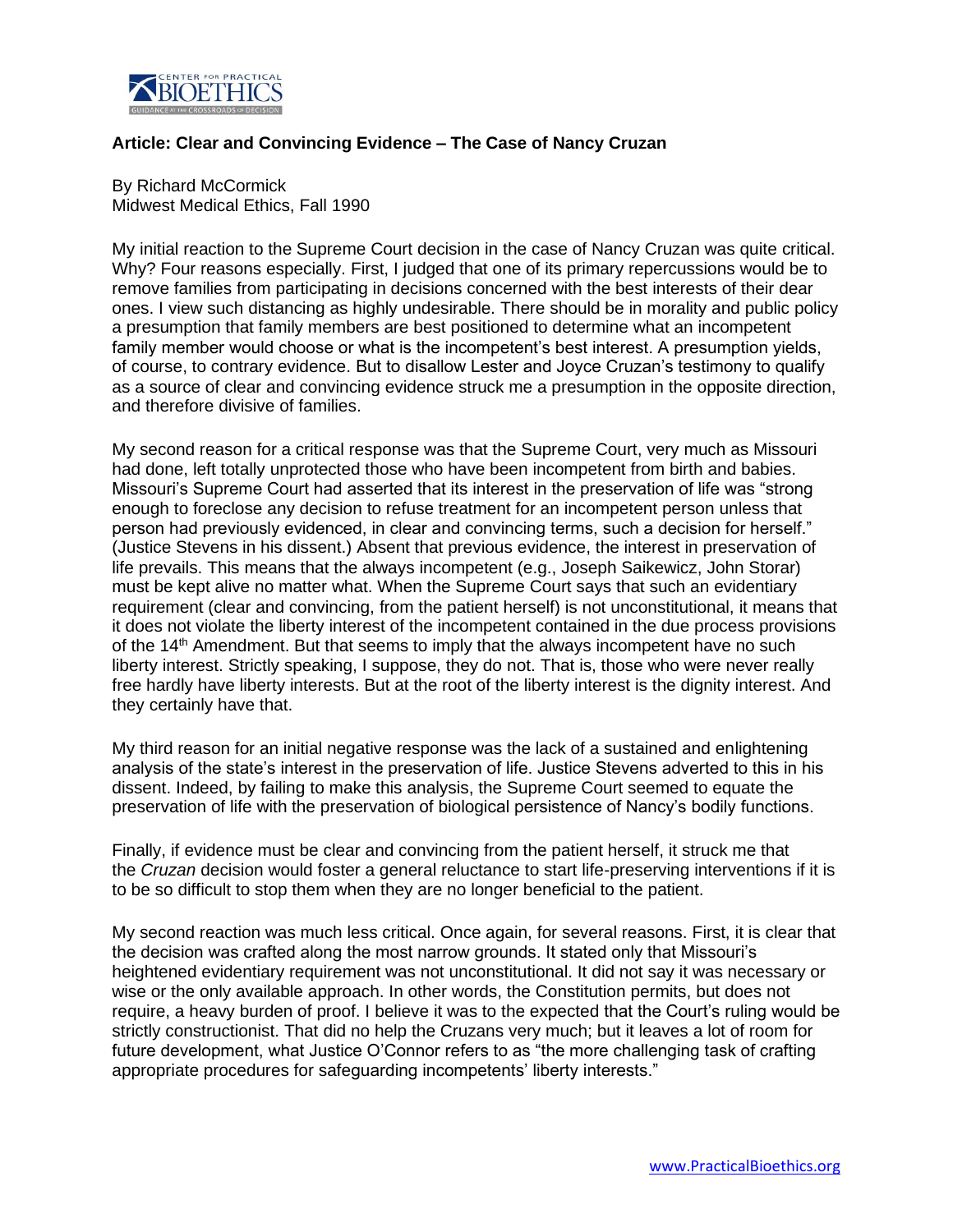

Second, the Court explicitly acknowledged for competent persons the existence of a constitutionally protected (14th Amendment) liberty interest in refusing unwanted medical treatment. Indeed, it agrees that such a liberty interest perdures into incompetency when it, along with Missouri, supports a surrogate's decision to reject treatment as long as there is clear and convincing evidence of the patient's wishes.

Third, there are indications in the dicta that the Court would find lesser evidentiary demands and other arrangements constitutionally acceptable. For instance, writing about surrogate decision makers and the duty of a state to accept such decisions, Justice O'Connor states: "In my view, such a duty may well be constitutionally required to protect the patient's liberty interest in refusing medical treatment."

Finally, I am relieved that the Court did not anchor the right to refuse treatment in the right of privacy. Indeed, it explicitly rejects such a basis when it notes (footnote 7) that "we believe this issue is more properly analyzed in terms of a Fourteenth Amendment liberty interest."

At this juncture it is appropriate to make two points. First, I am not a constitutional lawyer or historian. Therefore, I read the constitutional aspects of this decision as an amateur. Second, however, it is remarkable how indistinguishable is so-called constitutional reasoning from straight-out moral reasoning. Because of this considerable overlap I am emboldened to continue the discussion and raise some philosophical issues that seem to me to be incomplete.

The Supreme Court has clearly acknowledged a liberty interest in refusing unwanted medical treatment. It has also acknowledged relevant state interests. It describes the constitutional problem as follows (citing *Youngberg v. Romeo*): "Whether respondent's constitutional rights have been violated must be determined by balancing his liberty interests against the relevant state interest." This is the structure not only of the constitutional issue, but also the structure of the moral issue. Central to both the constitutional and moral issue is a balancing of interests, specifically those of Nancy and those of the state. Before a balancing of interests can be successfully accomplished, an accurate statement of those interests must be made. It is here that I find the Court's analysis quite vulnerable.

Let me begin with the state's interest. As the Court notes, "Missouri relies on its interest in the protection and preservation of human life, and there can be no gainsaying this interest."

Realizing that this is a very general statement, the Court tries to particularize it by noting that the state's interest is really in safeguarding "the personal element of this choice [between life and death] by heightened evidentiary requirements." These "heightened evidentiary requirements" refer, of course, to the patients' own earlier statements made while competent. One can bicker all day whether clear and convincing personal statements are the best way to protect the "personal element." Obviously, Justice O'Connor thinks other ways would be constitutionally acceptable. She notes that the *Cruzan* decision does not "prevent States from developing other approaches for protecting an incompetent individual's liberty interest in refusing medical treatment."

But this is not my concern. It is rather, "the personal element of this choice" as the state's interest to be protected. What does this phrase mean? The Court notes that "the choice between life and death is a deeply personal decision of obvious and overwhelming finality" and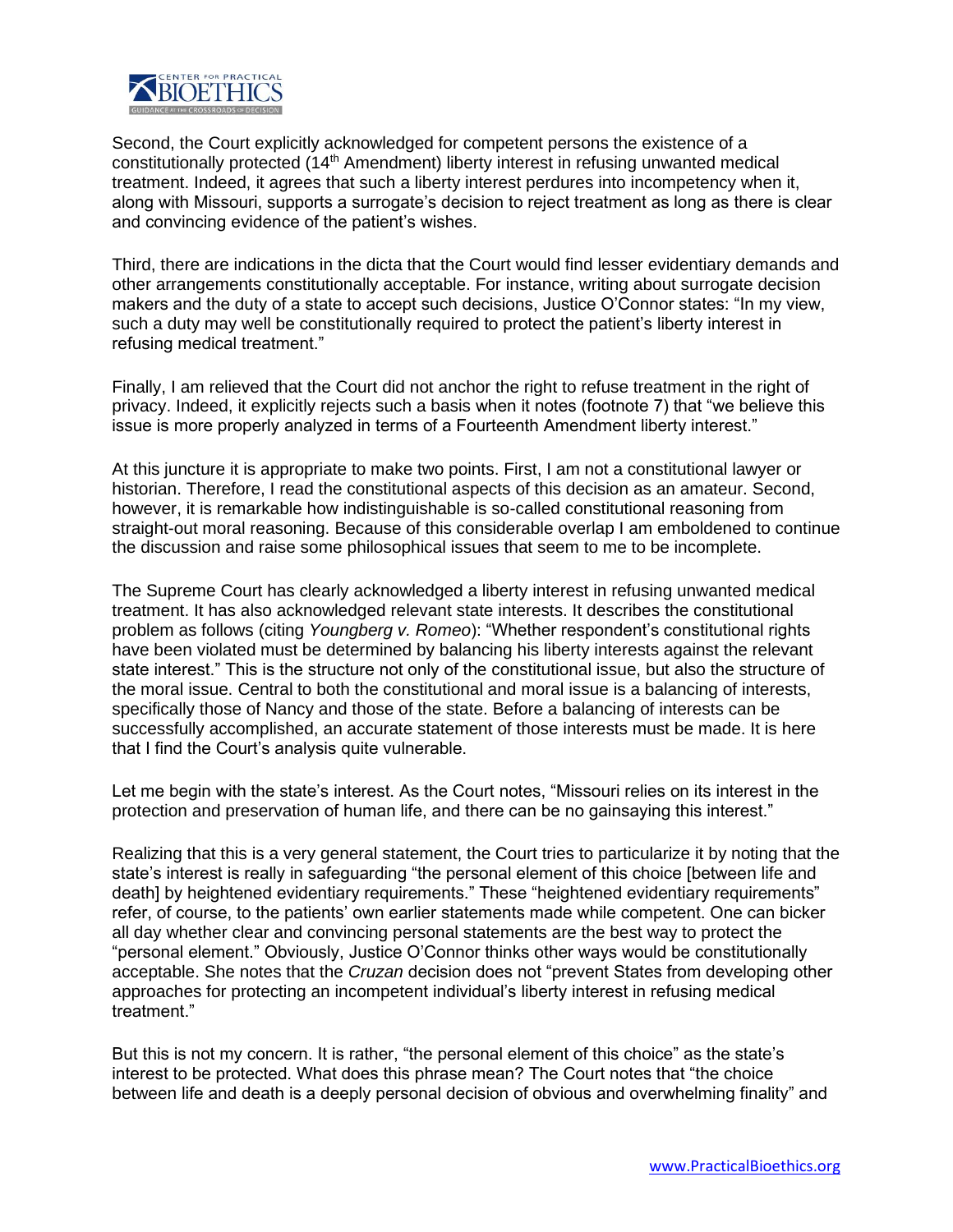

it wants to protect this personal dimension. True enough, but perhaps not enough of the truth. Decisions that can lead to life or death are indeed *ordinarily* "of obvious and overwhelming finality." The Court includes the removal of Nancy's gastrostomy tube in this category. But Nancy's situation is not ordinary. She is in a persistent vegetative state. Relapse from this state is hardly a matter of "overwhelming finality." What is or was of overwhelming finality, I would agree, was the original cerebral insult that left Nancy in this condition. Let me put this in another way. The Court professes an interest in "the personal element of this choice." It was precisely this "element" that led it to support the constitutionality of Missouri's heightened evidentiary requirements. At this point, however, I want to question the significance of this "personal element" *in these circumstances*. Once a person is in a persistent vegetative state, there would seem to be no "personal element of this choice" remaining to protect. What I am suggesting is that the analytic soft spot in the Court's approach is the equation of a decision about the persistently vegetative Nancy Cruzan with an "ordinary" decision between life and death.

The point I am making can be urged from several different perspectives. For instance, in allowing Missouri's heightened evidentiary requirements, the Court asserts that "we think a State may properly decline to make judgements about the 'quality' of life that a particular individual may enjoy, and simply assert an unqualified interest in the preservation of human life to be weighed against the constitutionally protected interests of the individual." In short, no "quality-of-life" judgements. Paradoxically, in refusing to allow *any* quality-of-life dimension, the Supreme Court (with Missouri) is actually making precisely such a judgement. It is saying that preserving a life even *in that condition* represents a value to the person and a state interest.

But does it really? I believe Justice Brennan is much closer to the truth when he argues that "no state interest could outweigh the rights of an individual in Nancy Cruzan's position." Brennan immediately continues: "The only state interest asserted here is a general interest in the preservation of life. But the state has no legitimate general interest in someone's life, completely abstracted from the interest of the person living that life, that could outweigh the person's choice to avoid medical treatment." Justice Stevens is getting at the same idea when he asserts that Missouri's policy "is an effort to define life, rather than to protect it." He continues: "Missouri insists, without regard to Nancy Cruzan's own interests, upon equating her life with the biological persistence of her bodily functions." He sees this as aberrant. So do I. And it is at the very heart of every key notion in this discussion (state's interest, patient benefit).

The urgent question is the evaluation of life in a persistent vegetative state. Is such a life a value to the one in such a condition? Is its preservation a benefit to the patient and therefore a state interest? Avoiding this question is obviously the more comfortable path. But it cannot be avoided, it can only be delayed. Missouri gave its answer when it referred to "the immense, clear fact of life in which the state maintains a vital interest." Obviously, then, the "immense clear fact of life" is identified with *any* life regardless of condition.

Some philosophers also take this point of view. Writing about artificial nutrition and hydration for permanently vegetative patients, William May and others stated: "In our judgement, feeding such patients and providing them with fluids by means of tubes is *not* useless in the strict sense because it does not bring to these patients a great benefit, namely, the preservation of their lives." (*Issues in Law and Medicine*, vol. 3, no. 3, 1987.) This "great benefit" and Missouri's "immense, clear fact of life" strike me as examples of biologism or vitalism. By these terms I refer to a positive evaluation of circulation and ventilation regardless of what personal goals it enables for the individual.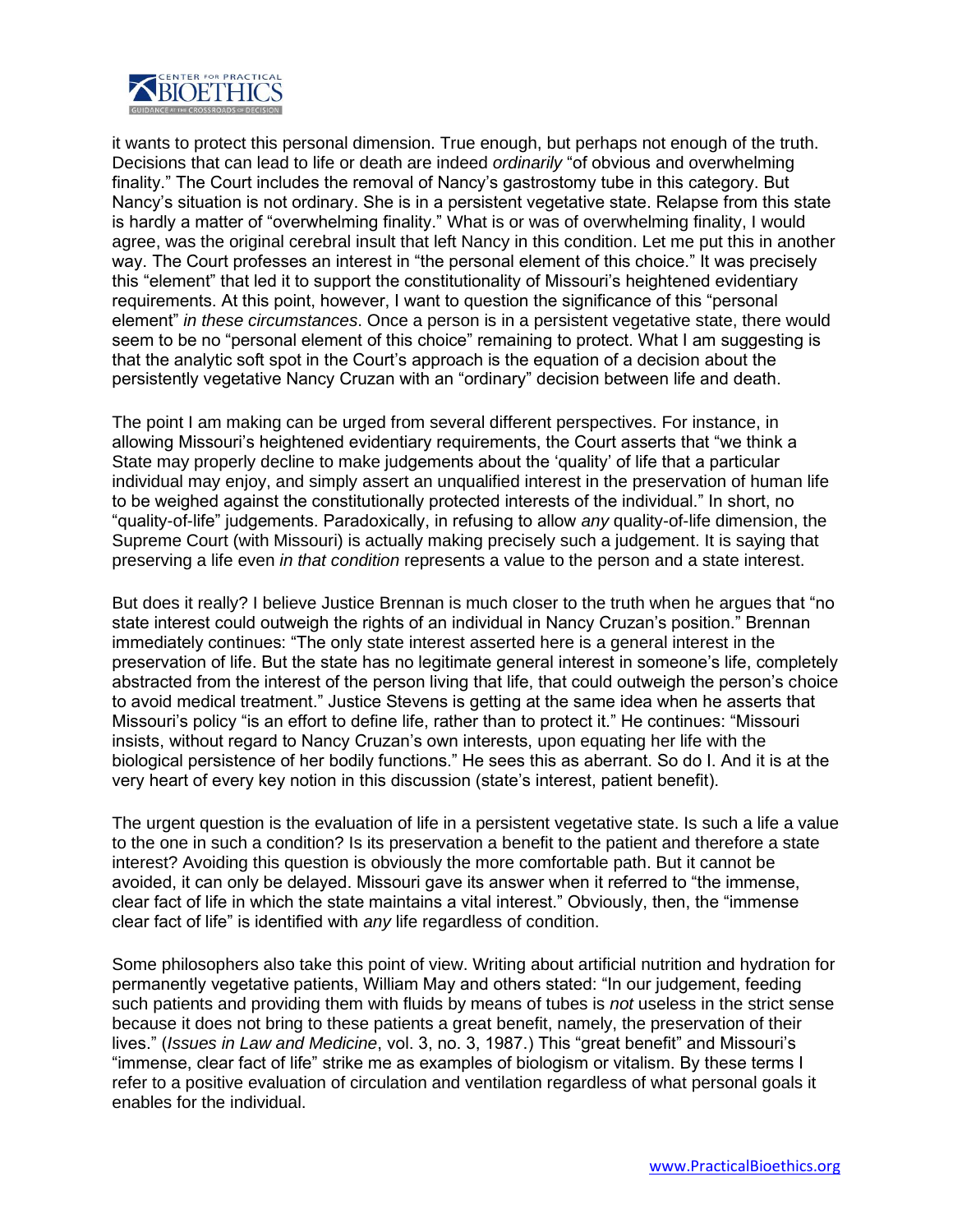

We are understandably afraid of allowing a quality-of-life ingredient a role in decision making for the incompetent patient. It is dangerous. But I agree with Bernard D. Davis, professor emeritus at Harvard Medical School, that "irreversible coma is so clearly defined, as a special class, that it could be given special treatment without starting on a slippery legal slope." (*Wall Street Journal*, July 31, 1990) What is that special treatment? A reversal of the presumption currently honored. At present, absent any prior expression of preference, we must presume an interest of the patient, or the state, in continuing life support. Davis proposes that in this extreme case (persistent vegetative state) evidence of a prior request should no longer be required. With appropriate safeguards we should presume a preference for termination of treatment.

What is the basis for this shift of presumptions? Davis refers to a "meaningful estimate…of public attitudes" and suspects that a survey of such attitudes would find a large majority opposed to continuing to life-preservation for persistently vegetative patients. I do not have to suspect this. I am convinced of it. For several years, I have asked audience after audience if they would want artificial nutrition and hydration were they irreversibly unconscious. With virtual unanimity the answer has been no. these people were saying that they did not regard *continuing in that condition* a benefit to them. For if they regarded this as a benefit, especially a "great benefit," they would be inconsistent in rejecting it if the treatment were otherwise not burdensome. If the vast majority of people do not regard existence in a persistent vegetative state as a genuine benefit, why should the state assert such a continuance as an interest? In Justice Steven's words, "life, particularly human life, is not completely thought of as a merely physiological condition or function." For that reason, Stevens concluded "there is no reasonable ground for believing that Nancy Beth Cruzan has any *personal* interest in the perpetuation of what the State has decided is her life."

The Supreme Court has judged that Missouri's heightened evidentiary requirements are not unconstitutional, that they are not an infringement of Nancy's liberty interest. Implied in such a view, I believe, is a further judgement that continuance in a persistent vegetative state is a patient benefit and therefore a state interest. I cannot accept that. So, while the *Cruzan* opinion has in my view analytic soft spots, it does leave the door wide open for further development. In that there is hope.

#### **CRUZAN: Discussion Questions**

#### **Questions following the Missouri Supreme Court decision**

- 1. The Missouri Supreme Court felt there were two separate interests in life that were at stake here, viz., the interest in sustaining the life of the individual patient and the interest in the sanctity of life itself. What arguments can be brought to bear to show the priority of one interest over another?
- 2. Did the court view Nancy's condition terminal or non-terminal? What difference did it make in the outcome of the state court's decision? Is there a moral difference between lifesustaining and death-prolonging treatment? How is "terminal" defined?
- 3. Dr. Meilander suggests that at issue is the determination of "a life not worth living," rather than the determination of a treatment as useless or inadequate. Can you give the arguments for/against his position? In your opinion which is the stronger argument? Why?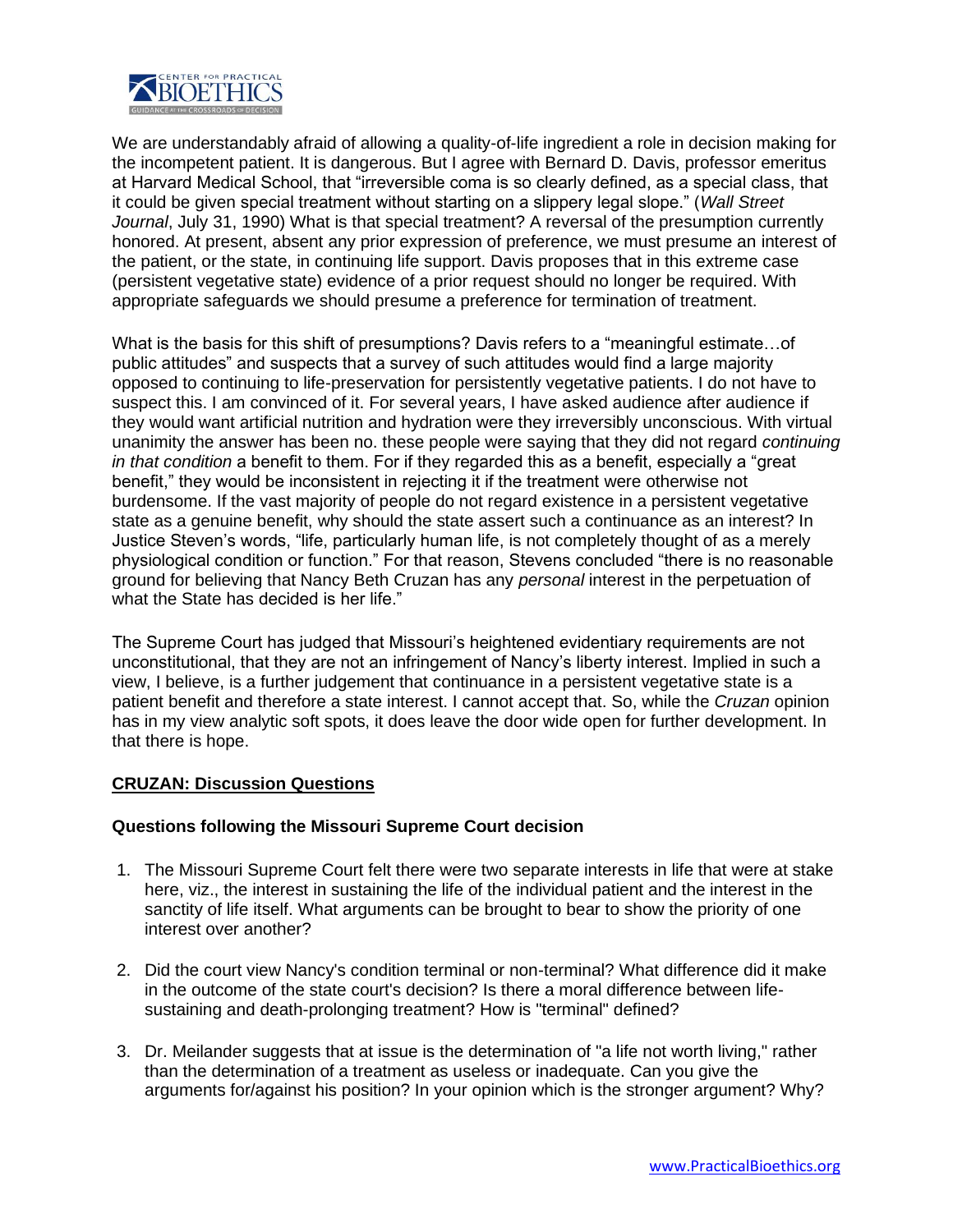

- 4. What is the role of the surrogate in cases where the patient once had decisional capacity and in cases where the patient never had decisional capacity? Why is there a difference here? How can you argue that Nancy's parents ought/ought not be her surrogates?
- 5. How would you identify the philosophical foundation for the Missouri Supreme Court's decision? Do you agree with McCormick that it is "legal positivism"? Could it be any other position?

## **Questions following the U.S. Supreme Court decision**

- 1. What is the most convincing argument you can make that the preservation of human life is not simply the preservation of vegetative life? Where is the weakest point in your argument?
- 2. Why does the Court state that to base its majority judgment in a "liberty interest" is a stronger argument than to base it in "the right to privacy"?
- 3. Again, there is a "balancing" of liberty interests against the state's interest in preserving life. Like much ethical argument that attempts to balance one good over another, the U.S. court placed personal liberty over the state's interest. Do you think the argument is strong? Where is its weakest point?
- 4. Is it ethically significant that Nancy's food and hydration was administered through a gastrostomy tube and that Karen Quinlan's air was administered through a ventilator? What reasons do you have to support your answer?
- 5. Why is the definition of death ethically significant? All states recognize the heart/lung definition of death (when the heart stops beating and the lungs stop breathing) and most states recognize brain death (a flat EEG signifying no activity of brain or brain stem). Brain death is a product of this century. Why did it come into being? What ethical significance holds here?
- 6. Efforts are being made to extend "brain death" to include the irreversible loss of higher brain activities (consciousness) as one finds in patients in a permanent vegetative state. Argue this issue pro and con.